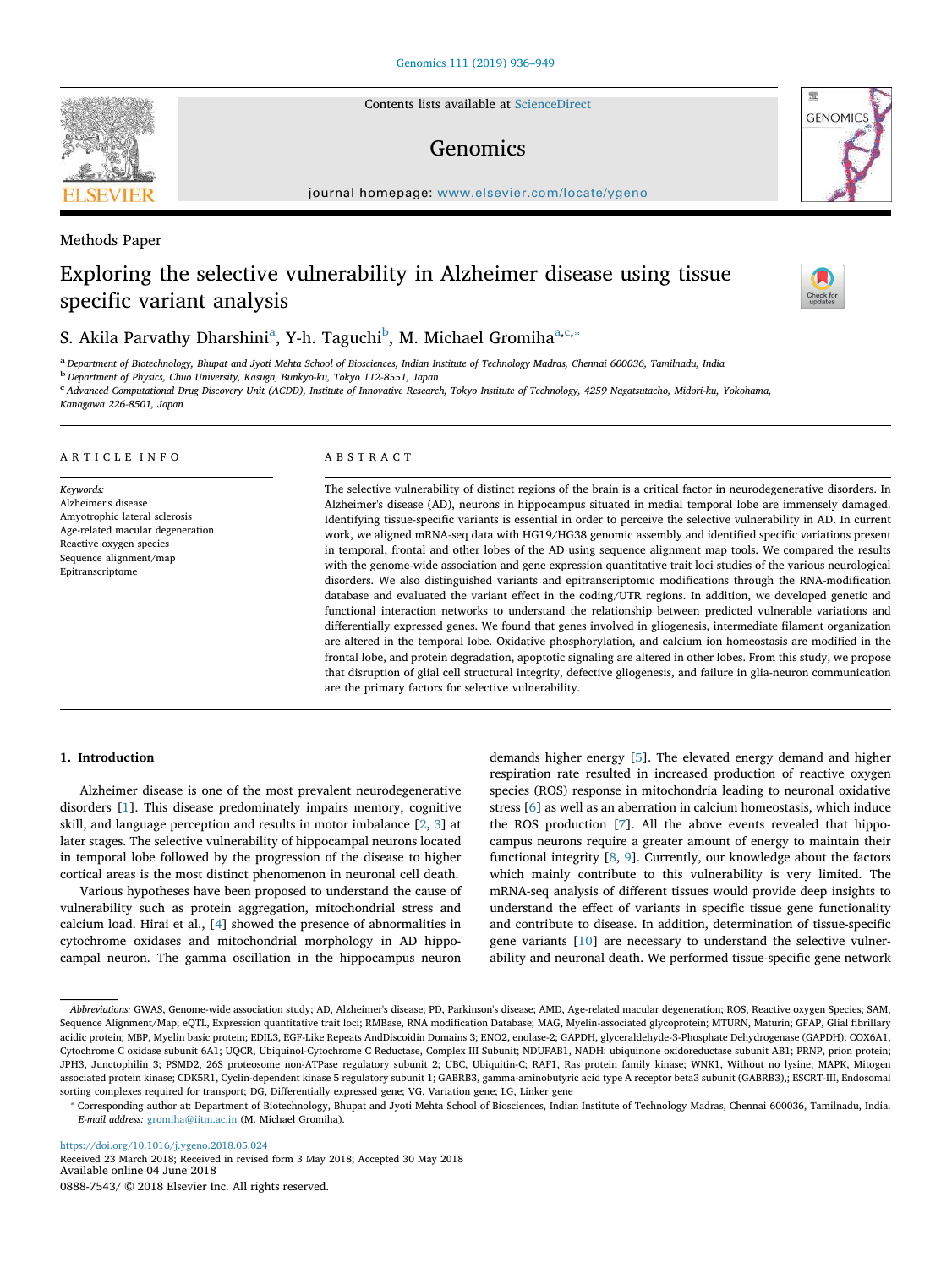analysis of predicted variants along with differentially expressed genes [11] from transcriptome data procured from AD patients.

We have identified gene variants from temporal, frontal, and other lobes of mRNA-seq data [11] and these variants are compared with gene expression quantitative trait loci (eQTL) of the various neurological disorder for assessing the effect of variant in gene expression. Further, we evaluated the involvement of these variants in epitranscriptomic modifications. We also determined the effect of variants in transcription factors (TF), miRNA binding sites and compared with differential expression studies. In pursuance of determining the relationship between predicted vulnerable variations genes (VG) and differentially expressed genes (DG) [11], we have built genetic, co-expression and functional interaction networks. We have also identified variations in coding/UTR region and analyzed the effect of variants inregulatory elements. From the above analysis, we propose that loss of glial cell structural integrity, dysregulation of gliogenesis and aberration in neuron-glia communication, which is essential to transport the metabolic products such as lactate, pyruvate and neurotrophic factors are the major factors contributing towards selective vulnerability followed by energy demand, protein aggregation, calcium load and eventually leading to neuronal death.

## 2. Materials and methods

## *2.1. Dataset*

The Alzheimer transcriptome datasets were retrieved from the Sequence Retrieval Archive (SRA) public database (PRJNA79871) and this mRNA data was procured from temporal lobe, frontal lobe and total brain (Includes temporal, frontal and other lobes) tissues of AD patients and control subjects and tabulated in Supplementary Table S1. The age groups of AD patients are above 80 and those of control are 26–69. We have directly taken the data and did not make any adjustment due to age in the present analysis [11]. This dataset includes the sequence information encoded in FASTA format and quality of each base pair encrypted in the American standard code for information interchange (ASCII) format, also known as the FASTQ file. For further analysis, these FASTQ files were preprocessed in order to remove sequencing artifacts. The Supplementary Fig. S1 depicts the workflow for variant analysis using mRNA seq data.

We have used the mRNA-seq data because the genome data are not publically available. In addition, RNA-seq is widely used for isoform identification, fusion gene detection, and variant calling [12]. Other than the current data used for this analysis, we do not have publically available appropriate large size RNA seq data to study the vulnerability in the temporal region. In order to validate the predicted variants from this study we compared the variants with the eQTL and GWAS studies of various neurological disorders. In Supplementary Table S2 we tabulated eQTL and GWAS studies used for this analysis.

## *2.2. Preprocessing and quality check*

Next generation sequencing approach generates an immense amount of raw data from the sequencing experiments. These raw data include sequence artifacts such as, poor quality reads and adapter contamination which have an impact on the downstream analysis. However, good quality of transcriptome data is very substantial in order to avoid counterfeit outcome. Pre-processing is performed using the NGSQC toolkit to assess the quality of the data, examine the distribution of reads, non-nucleotide composition, and adapter content. Adapter contaminations are eliminated before the spliced alignment [13].

#### *2.3. Mapping of preprocessed data with human genome reference*

mapping algorithms should classify the splicing and coding region. TopHat2 [14] is a spliced aligner which allows the user to map the transcriptome to the human genome assembly. HG38 has been recently updated which includes updated noncoding gene information compared to HG19. The given dataset is mapped to these two genome assemblies with genomic annotation; including genomic annotation in the alignment protocol improves the mapping quality. Mapping rate was slightly increased with HG38 (96%) genomic assembly when compared to HG19 (93%) due to enhanced noncoding annotation.

## *2.4. Variant calling*

The preprocessed input reads are mapped against HG19/HG38 with genomic annotations.

Commonly, mRNA-seq data consists of amplified reads from polymerase chain reaction (PCR) and these reads contribute to erroneous and greater read depth during variant discovery. Therefore, amplified reads should be removed before variant calling [15]. The duplicates from the alignment file are discarded using Rmdup and PICARD toolkit and the alignment files are subjected to SNP calling using Mpileup and Varscan from Sequence alignment map (SAM) tools [16, 17]. We used the following criteria to detect the variants [15],

- (i) Minimum SNP calling base Read depth  $\geq 10$
- (ii) Minimum supporting reads  $\geq 4$
- (iii) Minimum base quality of variant calling  $\geq 30$
- (iv) Redo base alignment quality
- (v) Transition/Transversion ratio > 2.5 (In order to avoid sequencing error)
- (vi) p-value threshold for variant calling < 0.05

The variants are annotated using the ANNOVAR tool [18] which includes the details such as, gene name, genomic locations and known SNP information from dbsnp and catalog of somatic mutations in cancer (COSMIC) database. The structured query language (SQL) is used to retrieve SNP information unique to AD samples (these variants are not included in control samples).

## *2.5. Identifying epitranscriptomic modi*fi*cations*

The epitranscriptomic modifications such as N<sup>6</sup>-methyl adenosine, 2′-O-dimethyl adenosine, 5-methyl cytidine, pseudo uridine, 5-hydroxyl methyl cytidine and  $N^1$ -methyl adenosine play an essential role in gene regulation. These types of RNA modifications are curated for human and also deposited in RMbase [19]. By comparing this database, we identified the variants, which influence RNA modifications.

#### *2.6. Predicting the e*ff*ect of variants present in the coding/UTR region*

The effect of variations present in the different tissues from the AD sample is predicted using different tools such as using SIFT, PolyPhen2, Mutation Taster, Condel, Provean, MetaSVM, LRT\_pred, Human splice finder and FATHMM [20–25]. The influences of structural features have been analyzed with CUPSAT [26], FOLD-X [27], I-stable [28], MU-pro [29] databases using the three dimensional structure of variants obtained with I-TASSER [30].

Identifying the functional effect of variants present in the regulatory region provides deep insights into the regulation of gene expression. Jion zhou et al., developed a method DeepSEA, deep learning based sequence analyzer based on various chromatin feature and evolutionary based conservation score for classifying the effect of variants in terms of eQTL and association of variants with disorder. The effect of identified UTR variants is predicted using GWAVA score, DeepSea score, eQTL probability, GWAS probability and HGMD probability [31, 32].

Sequence alignment of the transcriptome is challenging and

(i) DeepSea score: Deep learning network-based prediction, which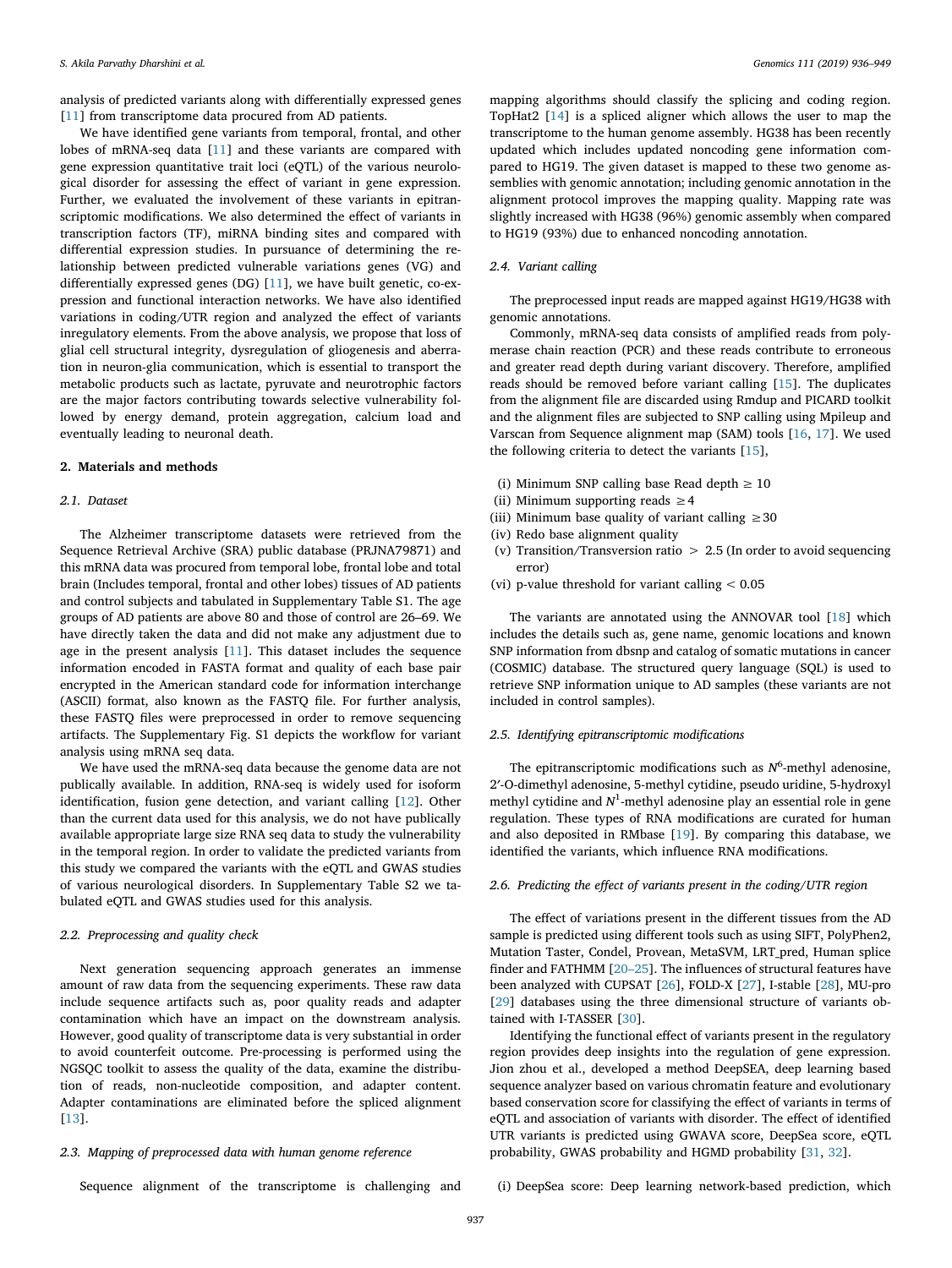uses various chromatin features such as evolutionary information, genomic/chromatin annotation, and regulatory sequence. (DeepSea Score < 0.01 shows there is a significant functional change due to variation).

- (ii) eQTL probability: Deep learning network predicts the effect of variants in terms of change in gene expression level using boosted logistic regression classifier (Higher probability  $(> 0.5)$  indicates that there is a change in expression profile due to variant).
- (iii) GWAS and HGMD probability: This Deep learning network measure incorporates the effect of variants in genome wide disease traits and also predicts the consequence of variants in evolutionary conserved regulatory elements (Higher probability  $( > 0.5)$  shows that variants may affect the regulatory elements).
- (iv) GWAVA score: Segregates the effect of variants based on epigenomic and genomic annotation. Score > 0.5 indicates the damaging effect of variants. (This method specific for known reported variants).

In addition, the association of predicted vulnerable variants with AD [33] and other neurological disorder has been analyzed using GWAS central [34] and PD gene database [35]. GRASP database [36] was used to identify the effect of variants with respect to triat (eQTL) of the various neurological disorders.

## *2.7. Predicting the e*ff*ect of variants in transcription factor binding sites and miRNA binding*

We used the tools, SNP2TFBS [37], Haploreg4.1 [38], MotifbreakerR [39] and rSNPbase [40] for predicting the effect of variants in regulatory elements. We obtained similar results with Haploreg and SNP2TFBS. In addition, Haploreg4.1 is updated frequently and the performance is better than others. Hence, we used Haploreg4.1 for further analysis. By employing evolutionary information we predicted the effect of variant in miRNA conserved binding motif using polymiRTS database [41], miRNASNP [42], and miRVAR [43]. The miR-NASNP and polymiRTS databases are frequently updated and therefore, we used these two databases for the annotation. In order to improve the quality of prediction, we compared the predicted regulatory elements and miRNA with differential expression studies of Alzheimer's disease.

#### *2.8. Network analysis and classi*fi*cation of biological function*

To identify the interaction between predicted variants and reported differentially expressed genes [11], we obtained the genetic and coexpression based interaction network from the genemania cytoscape app [44]. Genemania retrieves the network from the published literature. Properties of this network are interpreted using the network analyzer. We performed community structure network analysis of coexpression networks using community cluster (GLay) cytoscape app [45] to understand the interactions between different cluster modules. In order to identify the functional relationship between these genes, we implemented functional interaction network through Reactome FI cytoscape app [46]. Biological functional classification of this interaction network is elucidated by the ClueGo cytoscape app [47].

## 3. Results and discussion

The transcriptome data acquired from the temporal lobe, frontal lobe and total brain (includes other lobes) tissues of AD patients and control samples (Supplementary information Table S1) (SRP004879) are subjected to variant calling protocol. Fig. 1 shows that the numbers of unique variations exclusively present in the AD sample and also located in HG19/HG38 genomic assembly.

From the above variant analysis, we found that higher numbers of variations are present in the UTR compared to the coding region. The variants associated with this region disrupt the miRNA binding and

transcription factor binding. These regulatory segments are evolutionarily conserved [48]. In addition, UTR variants located in the amyloid precursor protein (APP) disrupt the miRNA binding and dysregulate the gene expression in AD [49, 50]. In dementia, 3′UTR variants present in the TAR DNA Binding Protein (TARDBP) upregulates the gene expression [51]. These reports showed that UTR variants play a major role in gene regulation and disease pathogenesis.

## *3.1. Temporal lobe*

Temporal lobe plays a significant role in cognitive, auditory processing, verbal recognition, emotional processing, learning, spatial memory, and behavior [52]. The damaging effect of nonsynonymous variations has been predicted by different tools and tabulated in Table 1.

We observed that glial fibrillary acidic protein (GFAP) plays an essential role in preserving filament integrity. Structural and sequence analysis revealed that D295 in wild type forms a salt bridge with conserved residue K228 (Supplementary Figs. S2, S3). The mutant D295N disrupts salt bridge and hence destabilizes the protein up to 1 kcal/mol [26–29] and also this variant is associated with eQTL studies of AD [36]. Table 2 illustrates the predicted 3′UTR variants effect in transcription factor and miRNA binding using different tools and HG19/ HG38 genomic assembly.

We identified Maturin (MTURN) and Myelin-associated glycoprotein (MAG) gene variants, which have not been reported in eQTL and genome wide association (GWAS) studies and these genes play an important role in glia-neuron communication. Dysregulation of this gene may interrupt the cross-talk. The predicted expression quantitative trait loci (eQTL) probability  $(-0.7)$  from the deep learning network shows that myelin basic protein (MBP), and EGF-like repeats and discoidin domains-3 (EDIL3) variants may affect the gene expression by affecting the regulatory elements (Table 2). GWAS revealed that MBP variant is also associated with Parkinson's disease (PD) and AD.

In Table 2, we listed the importance of variant in TF and miRNA binding. Novel gene variant MAG affects the transcription factors (TF) such as myocyte enhancer factor-2 (MEF2D) and SMAD family member 3 (smad3). MEF2D plays an essential role in neurogenesis and neuronal survival by activating anti-apoptotic signal whereas SMAD is involved in microglial regulation which is implicated in neuronal injury. These TFs are downregulated in AD. MAG variant disrupts the binding of miRNA hsa-miR-21-3p and miRNA signature studies showed that this miRNA is dysregulated in the AD. These observations (Table 2) demonstrate that identified UTR variants may interrupt the miRNA and TF binding.

From the genetic interaction and co-expression networks between differentially expressed genes and variation genes, we identified vulnerable variants (hub- degree  $\geq$  5) present in the temporal lobe depicted in Fig. 2a and details are given in the Supplementary information Tables S3 and S4.

The genetic/co-expression networks showed that the variant possessing genes such as MBP, GFAP, MAG, EDIL3, and MTURN interacts with at least five differentially expressed genes. Therefore, these genes are considered to be potential hubs. MBP gene showed a higher number of connections with increased betweenness centrality measure. MBP, MAG and MTURN genes possess increased closeness centrality measures which denote these nodes are essential for interaction. The community analysis of co-expression network (Supplementary Fig. S4a) revealed that MBP, GFAP and MTURN genes are highly interconnected within the cluster of differentially expressed genes. GFAP, EDIL3 and MAG genes interact with other cluster modules which in turn, act as bridging components.

To identify the biological functional role of detrimental variations, we implemented a functional interaction network obtained from deleterious variations predicted by current study and reported differentially expressed genes [11]. Fig. 3a illustrates functional interaction network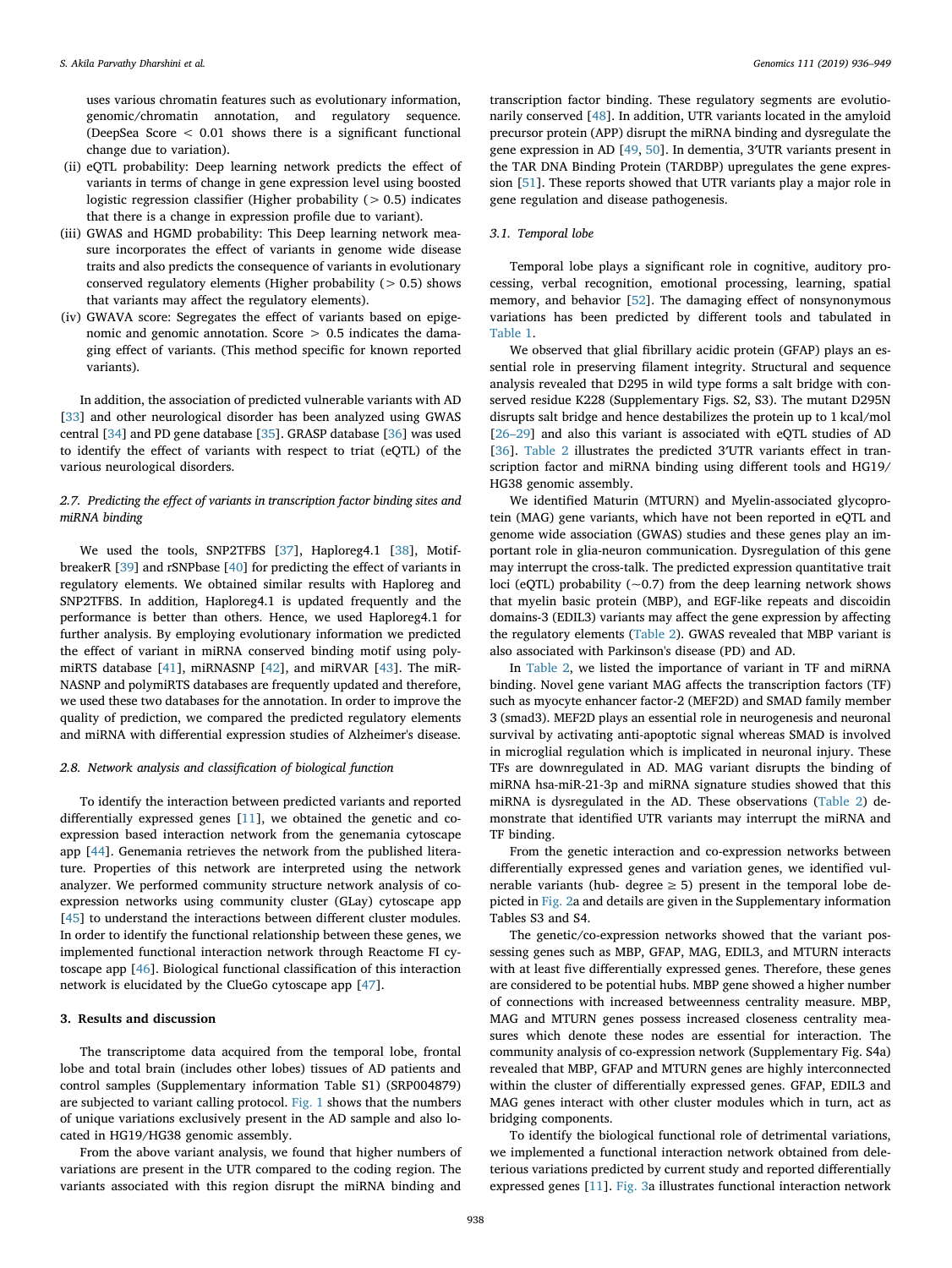

Fig. 1. Common variations present in the AD samples procured from two different genomic assemblies (HG19/HG38).

| Table 1                                                                                                                                     |  |  |
|---------------------------------------------------------------------------------------------------------------------------------------------|--|--|
| The functional effect of non-synonymous variants predicted by various tools from the AD sample and classified based on the tissue location. |  |  |

| Tissue              | Gene name          | Amino acids       | <b>SNP ID</b> | Score (out of 8) | <b>SIFT</b> | Poly phen    | <b>FATHMM</b> | <b>LRT</b> | Meta SVM  | <b>Mutation</b> taster | <b>PROVEAN</b> | Condel   |
|---------------------|--------------------|-------------------|---------------|------------------|-------------|--------------|---------------|------------|-----------|------------------------|----------------|----------|
| Temporal            | GFAP               | D295N             | rs1126642     | 6                |             |              |               |            | $\Omega$  | $\Omega$               |                |          |
| Temporal            | SEPT4              | E212V             | rs17741424    | 5                |             |              | 0             |            |           | $\Omega$               |                |          |
| Temporal            | <b>CIRBP</b>       | <b>R81C</b>       | rs111547108   |                  |             | $\Omega$     | NA            | NA         | NA        | $\Omega$               | NA             | $\Omega$ |
| Frontal             | ARL8A              | <b>H147Y</b>      | rs150397242   |                  | NA          | $\Omega$     | $\Omega$      | NA         | <b>NA</b> |                        | <b>NA</b>      |          |
| Frontal             | ANAPC <sub>5</sub> | A630V             | rs13141       | 2                | $\Omega$    | $\Omega$     | $\Omega$      |            | $\Omega$  |                        |                | 0        |
| Frontal Other lobes | SCAF1              | K1231R            | rs61743199    | 4                | $\Omega$    |              | $\Omega$      | 0          | $\Omega$  |                        |                |          |
| Frontal Other lobes | SPARCL1            | T419A             | rs1130643     |                  | $\Omega$    | $\Omega$     |               | 0          | $\Omega$  | $\Omega$               |                | $\Omega$ |
| Frontal Other lobes | COX6A1             | <b>H76Y</b>       | rs140243339   | 3                | $\Omega$    | $\Omega$     | $\Omega$      |            | $\Omega$  |                        |                | 0        |
| Other lobes         | IFITM2             | I121V             | rs1059091     |                  | $\Omega$    | $\Omega$     |               | <b>NA</b>  | $\Omega$  | $\Omega$               |                | 0        |
| Other lobes         | PHB                | R <sub>43</sub> L | rs2233665     | 5                | 0           | $\mathbf{0}$ |               |            |           |                        |                | 0        |

1: Damaging effect; 0: Neutral effect; NA- Not Available.

of the temporal lobe and details are given in Supplementary information Table S5. Some of the important interactions are discussed below.

Differentially expressed genes (cyan), variant genes (Pink), Linker genes (Orange). (For interpretation of the references to colour in this figure legend, the reader is referred to the web version of this article.)

Fig. 3a showed that GFAP variation gene (VG) interacts with differentially expressed gene (DG) desmin (DES) through linker gene (LG) vimentin (VIM). These genes belong to the family of intermediate filaments. GFAP and VIM genes are essential for the stability of astrocytes and disruption of these genes resulted in improper myelination of axons, diminished glial scar formation and lead to the abnormal structural integrity of the white matter [59] GFAP, vimentin, and desmin are necessary for axonal lysosome mobility [60]. Hence, variation in GFAP may affect the structural integrity of astrocytes. MAG (VG) catalyzes myosin light chain (MYL9) (DG) through activating Ras Homolog Family Member A (RHOA) (LG). EDIL3 (VG) also activates RHOA by triggering protein tyrosine kinase (PTK2) (LG). Earlier studies showed that MYL9 interacts with N-methyl-D-aspartate (NMDA) receptors and regulates hippocampus neuron [61]. Therefore, defects in MAG and EDIL3 genes may affect the myosin motor regulation.

Biological classification of the functional interaction network of this region revealed that genes responsible for gliogenesis, sleep regulation, long-term synaptic potentiation, intermediate filament organization, Gprotein coupled receptor signaling and nucleotide metabolism are altered. Supplementary Fig. S5a depicts the functional classification of variants and differentially expressed genes. The critical biological functions of predicted vulnerable variants present in the temporal lobe of AD patient are discussed below.

## *3.1.1. Gliogenesis and axonogenesis*

Glial cells play an essential role in brain function, which helps neuron by providing energy supplements, structural stability, support, guarding neurons against pathogenic invaders and also regulates neurotransmission. Unlike neurons, glial cells can regenerate and the development process of glial cell is known as gliogenesis. Disruption of gliogenesis may result in loss of tissue repair during injury. MAG gene is involved in glia and axon signaling and also performs a bidirectional role in axon protection and inhibition during the injury by interacting with RHOA (small GTP-Binding Protein RhoA) [62]. Prior reported studies exhibit that MAG is involved in axonal protection and enhances the stability of myelin and axonal interaction [63]. MTURN gene is essential for neurogenesis and abundantly present in the hippocampus, amygdala, and cerebellum [64]. MTURN gene variant has not been reported in dbsnp. eQTL probability (Table 2) predicts that significant functional changes due to variations in the 3′ untranslated region of these genes may influence the regulation of transcript which is crucial for glia and neuron communication. Therefore, variations in these genes may disrupt the gliogenesis.

## *3.1.2. Intermediate* fi*lament organization*

Intermediate filaments play a major role in maintaining axon stability. GFAP belongs to the class of intermediate filaments which mainly contributes to the structural integrity of astrocytes. During tissue damage/injury, these glial cells undergo reactive gliosis (increased amount of glial cells recruited in the injured area and shield the injured area from toxic substituents). GFAP also plays a crucial role in glia-neuron communication and serves as a glial cell biomarker [65]. However, variation in the coding region of GFAP (Table 1) (D295N)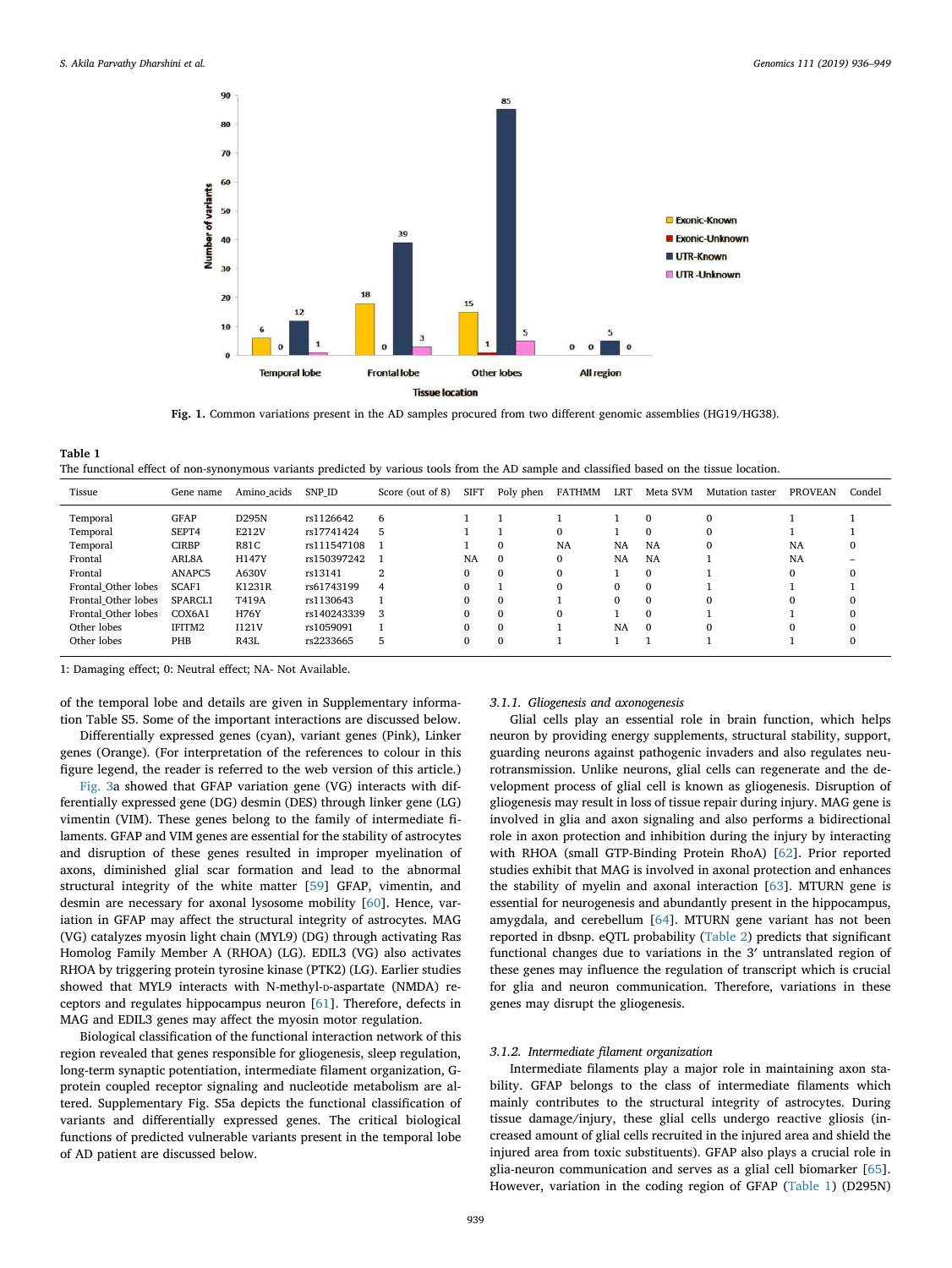| The effect of predicted 3'UTR variants in TF and miRNA binding. |                   |         |                      |                                                                                                         |             |                                                                                                                                      |                                                      |             |
|-----------------------------------------------------------------|-------------------|---------|----------------------|---------------------------------------------------------------------------------------------------------|-------------|--------------------------------------------------------------------------------------------------------------------------------------|------------------------------------------------------|-------------|
| <b>Tissue</b> location                                          | Gene name GWAS    |         | score                | Deep sea, GWAVA eQTL, GWAS, HGMD<br>(%)<br>probability                                                  | motifs/TFBS | Predicted regulatory Function & gene expression studies of predicted Predicted miRNA targets & gene<br>TF involved in AD             | expression studies of predicted miRNA in<br>ЯD       | SNP ID      |
| Temporal lobe                                                   | EDIL <sub>3</sub> | 曰       | 0.002,0.72           | 51.35<br>71.78,78.38                                                                                    | FOXd3, FOXO | ROS regulation, Mitochondrial permeability,<br>neuronal survival, Upregulated [53]                                                   | ź                                                    | rs148788452 |
|                                                                 | MAG               | ΧA      | 0.007,0.58           | 51.72<br>57.93,66.07                                                                                    | MEF2D, SMAD | Neurogenesis, Neuronal survival and regulation hsa-miR-21-3p, Downregulated [56]<br>of microglial activation, Downregulated [54, 55] |                                                      | rs73031737  |
|                                                                 | MTURN             |         | 0.007, NA            | 58.24<br>93.05,87.59,                                                                                   | Ź           |                                                                                                                                      | ź                                                    | Ź           |
|                                                                 | <b>MBP</b>        | PD,AD   | 0.673, 0.41          | 80.91,56.84,15                                                                                          | HOXD10      | Apoptosis, Upregulated [57]                                                                                                          | hsa-miR-124-3p,hsa-miR-34b-5p,<br>downregulated [58] | rs9199      |
| Temporal, frontal and VPS4A                                     |                   |         | PD, Prion 0.003,0.58 | .56.94<br>90.17,87.65                                                                                   | ≸           | Ź                                                                                                                                    | $\mathbb{A}^{\mathsf{A}}$                            | rs12258     |
| total brain                                                     | <b>ACTR1A</b>     | Bipolar | 0.039, 0.64          | 50.92<br>80.46,74.89                                                                                    | ΣÁ          | NΑ                                                                                                                                   | hsa-miR-487a-5p, Dysregulated                        | rs5870      |
|                                                                 | SCDL              | Ð       | 0.014,0.76           | ,58.51<br>58.19,60.87                                                                                   | EGR1        | Regulates APP processing, Up regulated                                                                                               |                                                      | rs6926      |
|                                                                 |                   |         |                      | PD- Parkinson disease, AD-Alzheimer's disease, AMD-Age related macular degeneration, NA- Not Available. |             |                                                                                                                                      |                                                      |             |

may a ffect the functional and structural integrity of cytoskeleton assembly. The same variation has been reported for Alexander disease [66].

Myelination is essential for high-speed electrical conduction over the long destination. MBP plays a crucial role in maintaining the structural integrity of myelin sheath and it is also important for the development of oligodendrocytes. It supports neuron by providing neurotrophic factor and energy supplements such as lactate [67 , 68]. Earlier studies reported that MBP degrades the beta amyloid through autocatalytic cleavage mechanism and inhibits fibril formation [69]. The predicted eQTL probability (Table 2) revealed that variation in this gene may alter the regulatory features responsible for transcript formation which in turn affect the structural integrity of myelin sheath.

## *3.2. Frontal lobe*

The frontal lobe plays a crucial role in decision making, language, processing short-term and long-term memory [70]. Table 3 illustrates the predicted 3 ′UTR variants e ffect in TF and miRNA binding using di fferent tools (frontal lobe). The predicted eQTL and human gene mutation data (HGMD) probability revealed that several variants listed in Table 3 may alter the gene expression. Speci fically, gene variants such as, ATPase H+ transporting V0 subunit-D1 (ATP6V0D1) and dynactin (DCTN1) showed higher predicted eQTL probability  $(-0.6)$  and have not been reported in GWAS of the AD. Gene expression pro file studies showed that ATP6V0D1 and DCTN1 genes are di fferentially expressed in dementiated AD brain [71-76]. This shows that the predicted variants may modulate the gene expression. RAP1-GTPase activating protein-2 (RAP1GAP2) gene is involved in the regulation of axonogenesis participates in neurotrophin signaling and associated with amyotrophic lateral sclerosis (ALS). Furthermore, we identi fied gene variants such as DCTN1 and ATP6V0D1 play a crucial role in lysosomal/endosomal transport. From the predicted eQTL probability the above discussed gene variants may alter the gene expression pattern.

We showed that these gene variants interrupt the binding of TF, miRNA binding and implicated in AD, which play an essential role in mitochondrial energy metabolism and cholesterol regulation. Disruption of these TFs may lead to aberrant energy production which in turn damages neuronal functionality. Fig. 2b illustrates the genetic and co-expression network between di fferentially expressed genes and variation genes in the frontal lobe.

The genetic/co-expression networks illustrates variation genes such as enolase-2 (ENO2), glyceraldehyde-3-Phosphate Dehydrogenase (GAPDH), Junctophilin-3 (JPH3), NDUFAB1, prion protein (PRNP), and COX6A1 interact at least five di fferentially expressed genes with increased closeness centrality  $(-0.4)$  and neighborhood connectivity (~8) so that these genes are crucial for interaction and act as potential hubs. The community analysis showed that ENO2 gene interacts with five differentially expressed genes within a cluster and this gene interacts with other clustering modules also (Supplementary Fig. S4b). This results show that ENO2 is essential for network communication.

Fig. 3b illustrates the functional interaction network of the frontal lobe, which depicts the relationship between the di fferentially expressed genes and vulnerable variations. Some of the important interactions are discussed below: Fig. 3b showed that ENO2, GAPDH (VG) regulated by E1A Binding Protein-P300 (EP300) (LG) and cAMP-response element binding protein (CREBBP) (LG). ENO2 and GAPDH interact with phosphoryl enol pyruvate carboxylase (PCK1) (DG). These genes are essential for producing secondary metabolites in glycolytic/ gluconeogenesis pathways and these variations may result in abnormal energy metabolism. COX6A1 (VG) gene associated with complex IV subunit of electron transport chain. Functional interaction network revealed that impairment of this gene activates cytochrome-c (CYCS) (LG) that triggers caspase-3 (CASP3) (LG) which plays a decisive role in cell death and synaptic plasticity [90]. JPH3 (VG) functionally interacts with inositol 1,4,5-trisphosphate receptor type-3 (ITPR3) (DG) which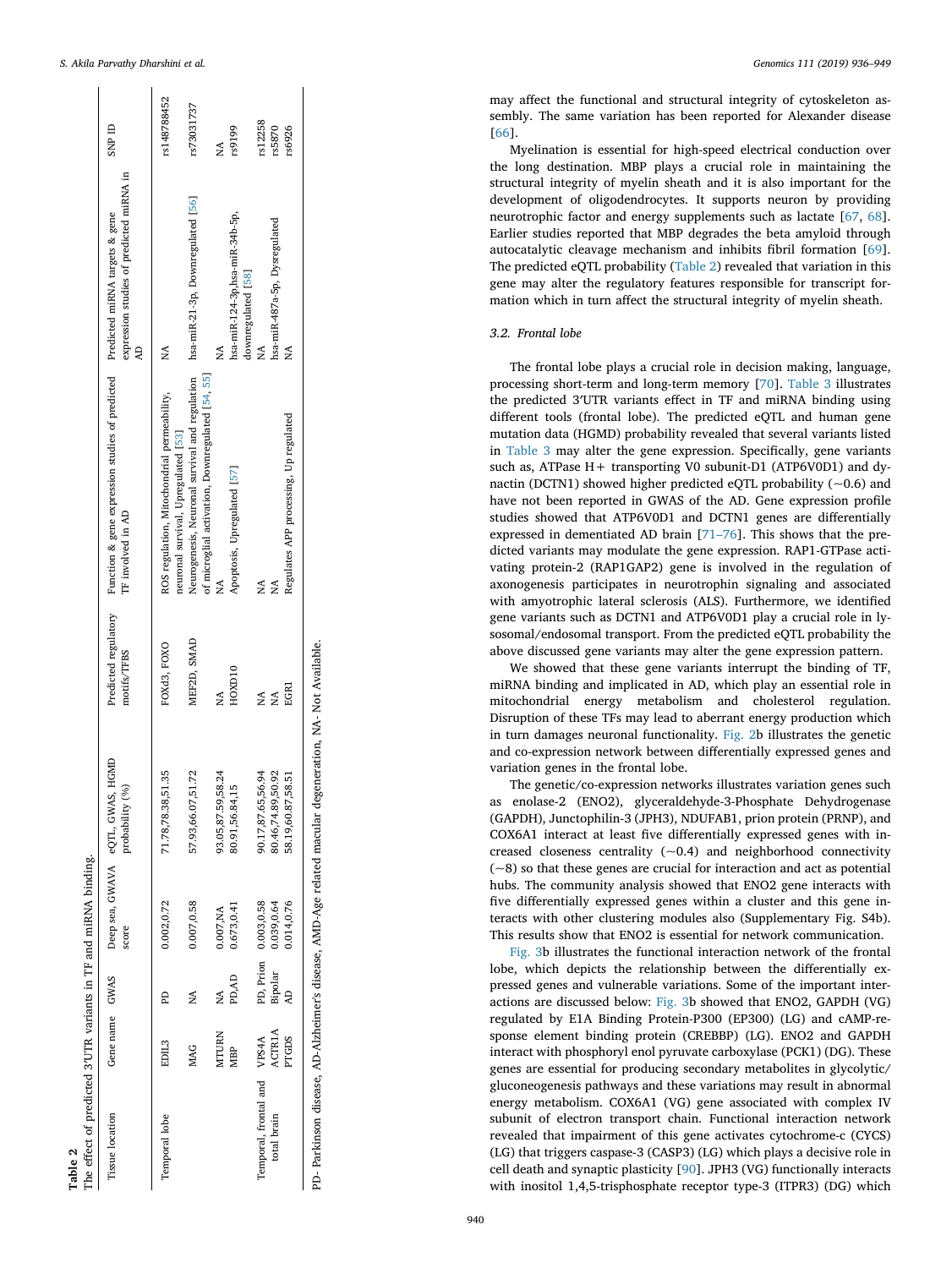

Fig. 2. Co-expression and genetic interaction network between differentially expressed genes and variant genes A) Temporal lobe B) Frontal lobe C) Other lobes. Differentially expressed genes (cyan), variant genes (Pink). (For interpretation of the references to colour in this figure legend, the reader is referred to the web version of this article.)

regulates the intracellular calcium release via activating transient receptor potential cation channel subfamily C member-3 (TRPC3) (LG). Earlier studies reported that junctophilin knockout mice in hippocampal neurons lack calcium ion regulation and synaptic plasticity [91]. Therefore, variation in junctophilin may impair the intracellular calcium signaling.

Biological classification of the functional interaction network explained that genes involved in the precursor of metabolite and energy production, regulation of protein localization of membrane, ion homeostasis, neuron death, synaptic transmission and genes implicated in learning and memory are affected in the frontal lobe. Supplementary Fig. S5b illustrates the functional role of variations and differentially expressed genes. The critical biological functions of the predicted

vulnerable variations present in the frontal lobe of AD patient are discussed below.

## *3.2.1. Pyruvate metabolic process*

Pyruvate is an important secondary metabolite in glycolysis cycle and also acts as a precursor of lactate. Glial cells predominately supply lactate to energy demanding neurons, which is the primary resource for oxidative phosphorylation (OXPHOS) [92]. The gene expression profile studies illustrate that metabolic gene such as ENO2 and GAPDH are downregulated in AD patients [93]. The predicted eQTL probability showed that changes in the housekeeping genes such as GAPDH and ENO2 diminish the energy metabolism. ENO2 is crucial for catalyzing the phosphoenol pyruvate production and predominately present in the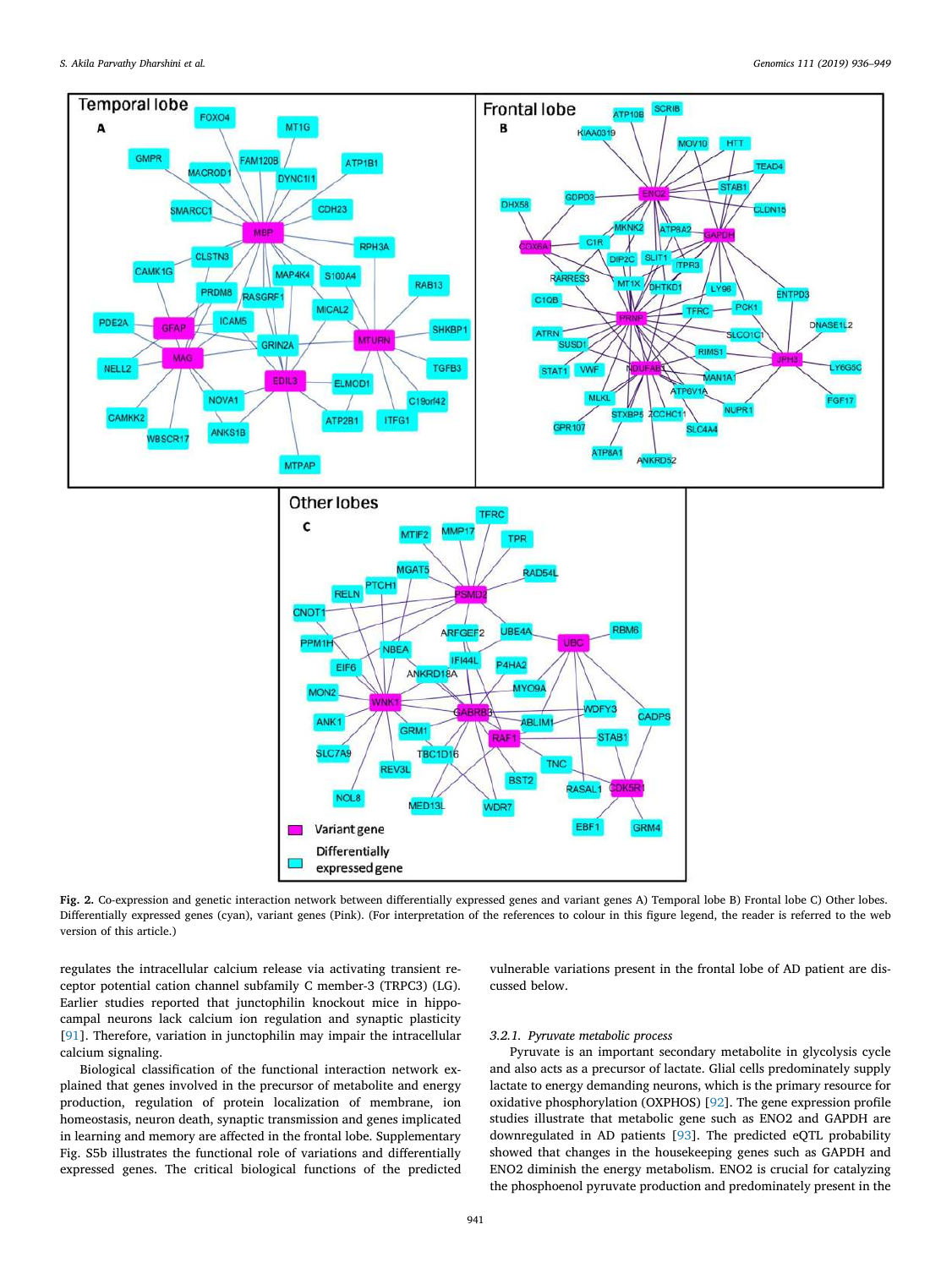

Fig. 3. Functional interaction network between differentially expressed genes and variant genes A) Temporal lobe B) Frontal lobe C) Other lobes.

glial, neuronal cell population. GAPDH is pivotal for the glycolytic cycle and also associated with cell survival by preserving the adenosine triphosphate (ATP) level and GAPDH participates in cell death through various mechanisms such as it induces caspase-independent cell death due to ATP decline. In addition to that, this gene forms a stabilized complex with E3 ubiquitin ligase and this complex interacts with CREB binding protein and induces apoptosis [94]. Itakura et al., [95] demonstrated that GAPDH aggregation stimulates the amyloidogenesis which results in mitochondrial dysfunction and also this variant was reported in GWAS of the AD. eQTL probability and genome wide annotation of variants (gwava score) (Table 3) predicted that variation in the UTR region of these genes may hinder the transcripts which are essential for energy production process.

## *3.2.2. Oxidative phosphorylation*

In neurons, an abundant amount of energy is produced by oxidative phosphorylation which involves four different complexes. The variation study demonstrates that gene associated with complex I and IV is impaired in the frontal lobe. The final enzyme in OXPHOS is Cytochrome-C oxidase subunit-6A1 (COX6A1) is also known as complex IV involved in energy production by creating a proton electrochemical gradient across the mitochondrial membrane which stimulates ATP synthase in pursuance of ATP production [96]. The current study showed that there is a nonsynonymous variation (H76Y) exists in this gene. NADH: ubiquinone oxidoreductase subunit-AB1 (NDUFAB1) denoted as complex I implicated in transferring the electron from NADH to ubiquitin-c in the electron transport chain. The gene expression studies demonstrate that genes responsible for oxidative phosphorylation are downregulated in AD patients [97]. Analysis using the mutation taster tool and human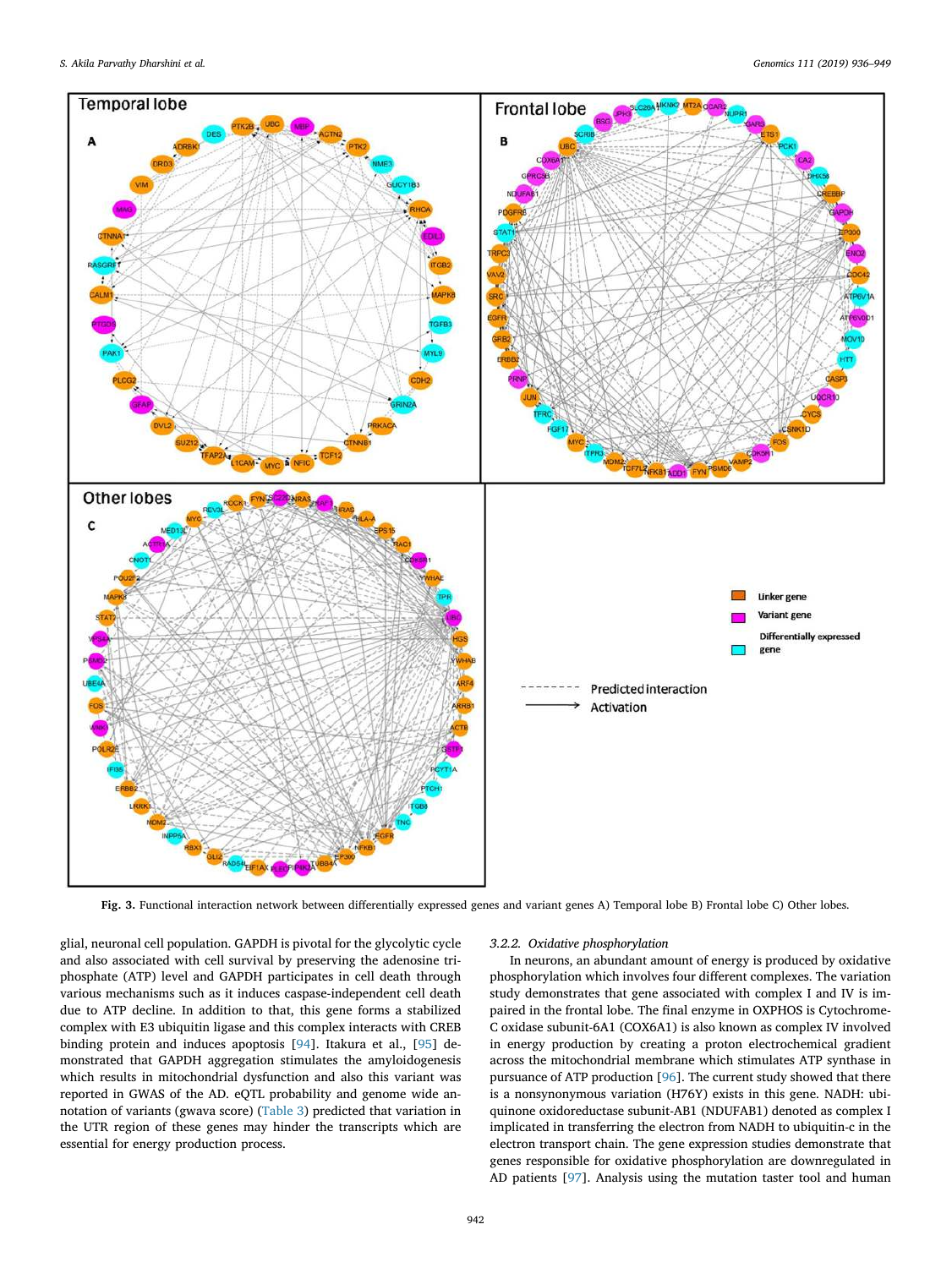|                  |                  |                          | The effect of predicted 3 UTR variants in TF and miRNA binding (Frontal lobe)                          |                                     |                                                                                                                      |                                           |             |
|------------------|------------------|--------------------------|--------------------------------------------------------------------------------------------------------|-------------------------------------|----------------------------------------------------------------------------------------------------------------------|-------------------------------------------|-------------|
| Gene name GWAS   |                  | Deep sea, GWAVA<br>score | eQTL, GWAS, HGMD<br>probability (%)                                                                    | Predicted regulatory<br>motifs/TFBS | Function & gene expression studies of predicted TF involved in Predicted miRNA targets & gene expression<br><b>Q</b> | studies of predicted miRNA in AD          | SNP ID      |
| DCTNT            |                  | 0.013, 0.71              | 59.94,61.81,48.98                                                                                      | <b>NR2C2</b>                        | Mitochondrial energy production, Downregulated [77]                                                                  | Ź                                         | rs11555696  |
| ATP6V0D1         |                  | 0.081,0.52               | 66,65.9,49.6                                                                                           | <b>NRSF</b>                         | Neuroprotection, Downregulated [78]                                                                                  | ź                                         | rs72650132  |
| CSRP1            |                  | 0.045,0.63               | 59.7,79.78,48.06                                                                                       | <b>ACM</b>                          | amyloid protein regulation, Downregulated [79]                                                                       | hsa-miR-4701-3p Downregulated in ALS [80] | rs138467738 |
| <b>NAPB</b>      | Prion            | 0.002,0.56               | 69.99,77.74,55.87                                                                                      | AP <sub>1</sub>                     | Programmed cell death, Upregulated [81]                                                                              | $\tilde{\mathbf{z}}$                      | rs8615      |
|                  |                  |                          |                                                                                                        | ATF3                                | Regeneration of axon after injury, Dysregulated [82]                                                                 |                                           |             |
| TPPI             | A, qq            | 0.013,0.34               | 53.95,57.91,48.14                                                                                      | CEBPD, NRF1, NRSF,                  | regulates neuronal inflammation, mitochondrial energy                                                                | hsa-miR-301a-3p,hsa-miR-301b, hsa-miR-    | rs7487      |
|                  |                  |                          |                                                                                                        | <b>VDR</b>                          | metabolism and neuroprotection, Downregulated [78, 83, 84]                                                           | 130b-3p Dysregulated in AD [85-87]        |             |
| RANGAP1          |                  | 0.006,0.48               | 61.48,71.86,51.14                                                                                      | SMAD3                               | microglial activation, Downregulated [55]                                                                            | ≸                                         | rs9611526   |
| JPH <sub>3</sub> |                  | 0.102,0.32               | 69.59,79.1,52.02                                                                                       | <b>CTCF</b>                         | Regulates APP, Dysregulated [88]                                                                                     | $\tilde{P}$                               | rs11859208  |
| PRNP             |                  | 0.044,0.51               | 70.15,67.66,45.88                                                                                      | Ź                                   | Ş                                                                                                                    | Á                                         | rs7274758   |
| <b>GAPDH</b>     |                  | 0.027,0.63               | 46.51, 5.46, 50.99                                                                                     | Ź                                   | Ź                                                                                                                    | ŃΝ                                        | rs1136666   |
| ENO <sub>2</sub> | Ð                | 0.116,0.7                | 70.5,74.35,45.7                                                                                        | NA.                                 | ΧÁ                                                                                                                   | ΧÁ                                        | rs1061223   |
| RAP1GAP2         | ALS              | 0.008,0.25               | 75.86,71.89,52.94                                                                                      | ź                                   |                                                                                                                      | ΧÁ                                        | rs1133326   |
| <b>BACE1</b>     | PD, AD,<br>Prion | 0.088,0.56               | 66.16,77.09,45                                                                                         | SREBP <sub>2</sub>                  | Cerebral Cholesterol homeostasis, Dysregulated [89]                                                                  | ΧÁ                                        | rs7083      |
| CCAR2            | PD,AD            | 0.073, 0.43              | 76.57,80.02,47.38                                                                                      |                                     |                                                                                                                      | Ź                                         | rs1059592   |
|                  |                  |                          | PD- Parkinson disease, AD-Alzheimer's disease AMD-Age related macular degeneration, NA- Not Available. |                                     |                                                                                                                      |                                           |             |

Table 3

splice finder [25] predicts that this variations affect the exonic splicing enhancer and hence it may affect the splicing event.

## *3.2.3. Calcium ion homeostasis*

Regulation of calcium plays a vital role in synaptic transmission and second messenger signaling. The variation analysis showed that there is a dysregulation of genes involved in the calcium ion regulation. Cellular prion protein (PRNP) participates in preserving the calcium ion homeostasis. PRNP deficient mice exhibits loss of intracellular calcium ion equilibrium [98]. BACE1 plays a significant role in reducing betaamyloid formation inhibiting via beta-secretase cleavage (BACE1) of the amyloid precursor protein. However, cellular prion protein is reduced in sporadic AD patient [99, 100]. BACE1 (Table 3) variant associated with eQTL studies of AD [36] disrupts the regulatory motif (Table 3) of sterol regulatory element-binding transcription factor (SREBP) which plays an essential role in cholesterol regulation in glia. Previous studies showed that in AD, impairment of SREBP dysregulates the gene expression of BACE1. JPH3 gene is specifically abundant in the brain region and plays a decisive role in communication between the cell surface and calcium ion channel. Mice lacking junctophilin resulted in aberrant neuronal excitability and disruption in motor coordination [101]. This variant showed high GWAS probability as well as associated with eQTL studies of ALS [36]. The above discussed genes impair the calcium ion equilibrium that serves as essential messenger for neuronal survival and death.

## *3.3. Other lobes*

The predicted UTR variants effect in transcription factor and miRNA binding using different tools from the other lobes of AD sample using HG19/HG38 genomic assembly are listed in Table 4. We identified novel gene variants such as cyclin-dependent kinase 5 regulatory subunit-1 (CDK5R1), synaptosome associated protein-91 (SNAP91) and G-Protein subunit alpha-Z (GNAZ) present in other lobes, which are not reported in eQTL or GWAS of AD. The gene expression studies revealed that these genes are differentially expressed in AD and cognitively impaired subjects [102–104]. This shows these gene variants may disrupt the gene expression pattern. GNAZ gene plays a critical role in preserving ion equilibrium, and chaperone mediated folding. SNAP91 plays an essential role in synaptic vesicle transport and dynamics. Dysregulation of this gene may interrupt synaptic transmission and also these variants shows higher eQTL probability.

The data showed (Table 4) that the predicted variants disrupt the transcription regulatory elements which are essential for regulation of amyloid protein aggregation, cell survival and neuronal death. Chaperonin Containing TCP1 Subunit-5 (CCT5), and Tropomyosin-3 (TPM3) gene variants exhibit increased eQTL and GWAS probability. The gene expression studies showed that these genes are differentially expressed in AD samples [71, 109]. Hence the predicted variants may affect the gene expression profile pattern. Golgi Autoantigen, Golgin Subfamily-B1 (GOLGB1) plays an essential role in vesicle transport, golgi organization and cilia assembly. TPM3 is important for stabilizing the actin filaments which is crucial for axonal transport also this variant is present in GWAS of AD and PD. CCT5 acts as a molecular chaperone and facilitates folding of actin and tubulin, pivotal for vesicle transport and also this variant is associated with the AD and age-related macular degeneration (AMD). The eQTL association studies revealed that CCT5, UBC variants are associated with ALS [36]. Additionally, by comparing RNA-modification database (RMbase) we found that SLAIN1 gene variant may disrupt  $N^6$ - adenosine methylation, which in turn may affect transcript regulation. SLAIN1 gene abundantly present in brain and spinal cord tissues, but the functional implication of this gene is still uncovered.

By constructing, the genetic interaction and co-expression networks from this region, we identified essential variants. Fig. 2c illustrates the genetic and co-expression network between differentially expressed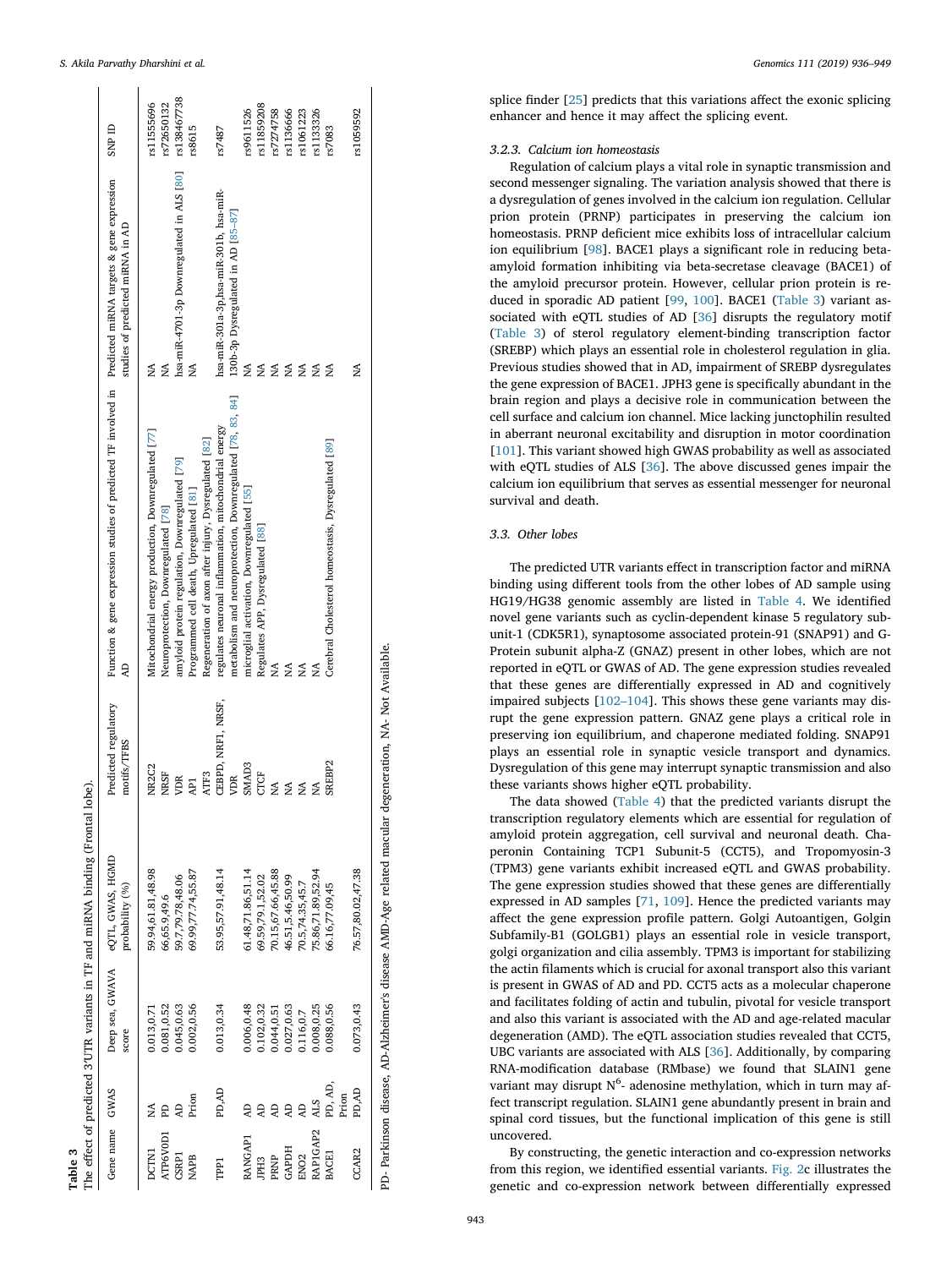Table  ${\mathsf 4}$  or predicted UTR variants in TF and miRNA binding (other lobes). The effect of predicted UTR variants in TF and miRNA binding (other lobes). The effect of predicted UTR variants in TF and miRNA binding (other lobes).

| Gene name GWAS     |            | Deep sea, GWAVA<br>score | eQTL, GWAS, HGMD probability<br>$(\%)$                                                                 | Predicted regulatory<br>motifs/TFBS | Function & gene expression studies of predicted TF<br>involved in AD                                                   | Predicted miRNA targets & gene expression studies SNP ID<br>of predicted miRNA in AD |             |
|--------------------|------------|--------------------------|--------------------------------------------------------------------------------------------------------|-------------------------------------|------------------------------------------------------------------------------------------------------------------------|--------------------------------------------------------------------------------------|-------------|
| <b>GNAZ</b>        | Ź          | 0.115,0.56               | 76.79,75.63,54                                                                                         | <b>EWSR</b><br><b>NRSF</b>          | Controls protein aggregation, Upregulated [100]<br>Neuroprotection, Downregulated [78]                                 | hsa-miR-185-5p, Upregulated [50]                                                     | rs13407     |
| <b>LGdVNS</b>      | Ź          | 0.015,0.59               | 80.33,78.87,55.69                                                                                      | FOXA, FOXO                          | ROS regulation, Mitochondrial permeability, neuronal hsa-miR-487b-3p, Downregulated [50]<br>survival, Upregulated [53] |                                                                                      | rs141242512 |
| GOLGB1             | Dyskinesia | 0.121, 0.6               | 59.93,76.02,47.93                                                                                      | ΗFΙ                                 | Neuroprotection, Dysregulated [105]                                                                                    | Ń                                                                                    | rs1169      |
| <b>SLAIN1</b>      | AMD, Prion | 0.005, 0.4               | 58.43,75.2,54.92                                                                                       | SMAD3, SMAD                         | microglial activation, Downregulated [55]                                                                              | ΧÁ.                                                                                  | rs9600927   |
| GPM6A              |            | 0.002,0.66               | 76.75,77.26,50.07                                                                                      | Ź                                   |                                                                                                                        | hsa-miR-187-5p, Dysregulated [58]                                                    | rs17061725  |
| EPHA4              | g          | rs8508                   | 0.045,0.48                                                                                             | Š                                   | ΧA                                                                                                                     | hsa-miR-520 g-3p,hsa-miR-520 h, Upregulated [56]                                     | rs8508      |
| PSMD <sub>2</sub>  | Bipolar    | 0.035,0.58               | 77.95,78.97,49.16                                                                                      | AP-4                                | regulates Protein aggregation, Dysregulated [106]                                                                      | hsa-miR-582-5p, Upregulated [58]                                                     | rs6845      |
|                    |            |                          |                                                                                                        | RXRA                                | cholesterol metabolism, Upregulated [107]                                                                              |                                                                                      |             |
| RAF1               | PD, AMD    | 0.146,0.39               | 75.72,79.23,49.65                                                                                      | NRF1                                | mitochondrial energy metabolism, Downregulated                                                                         | hsa-let-7i-3p, Upregulated [58]                                                      | rs1051208   |
|                    |            |                          |                                                                                                        |                                     | [78]                                                                                                                   |                                                                                      |             |
| WNK1               | Ę          | 0.008,0.59               | 79.52,84.42,50.87                                                                                      | FOXA, FOXF                          | ROS regulation, Mitochondrial permeability, neuronal                                                                   | Á                                                                                    | rs1060499   |
|                    |            |                          |                                                                                                        |                                     | survival, Upregulated [58]                                                                                             |                                                                                      |             |
| GABRB3             | E)         | 0.084, 0.49              | 75.4,72.79,47.52                                                                                       | NF-kB, RXRA                         | Cell survial/death, cholesterol metabolism,                                                                            | Ź                                                                                    | rs2017247   |
|                    |            |                          |                                                                                                        |                                     | Upregulated [107, 108]                                                                                                 |                                                                                      |             |
| UВC                | ą          | 0.003,0.51               | 54.5,9.81,59.61                                                                                        | Ź                                   | Ź                                                                                                                      | ΔÁ                                                                                   | rs41276688  |
| CCT5               | AMD, AD    | 0.061,0.73               | 77.79,65.93,44.43                                                                                      | Ń                                   | Ź                                                                                                                      | Ń                                                                                    | rs544       |
| TPM3               | PD, AD     | 0.027,0.54               | 72.4,76.1,47.75                                                                                        | Ń                                   | Z                                                                                                                      | Ş                                                                                    | rs1051370   |
| CDK5R <sub>1</sub> | Á          | 0.003, NA                | 70.19,75.95,51.99                                                                                      | ΧÁ.                                 | ΝA                                                                                                                     | Ń                                                                                    | rs780753296 |
| <b>RNF220</b>      | g          | 0.031, 0.41              | 78.53,80.84,48.59                                                                                      | SREBF2                              | cholesterol metabolism, Dysregulated [89]                                                                              | ΧÁ.                                                                                  | rs2822      |
|                    |            |                          | PD- Parkinson disease, AD-Alzheimer's disease AMD-Age related macular degeneration, NA- Not Available. |                                     |                                                                                                                        |                                                                                      |             |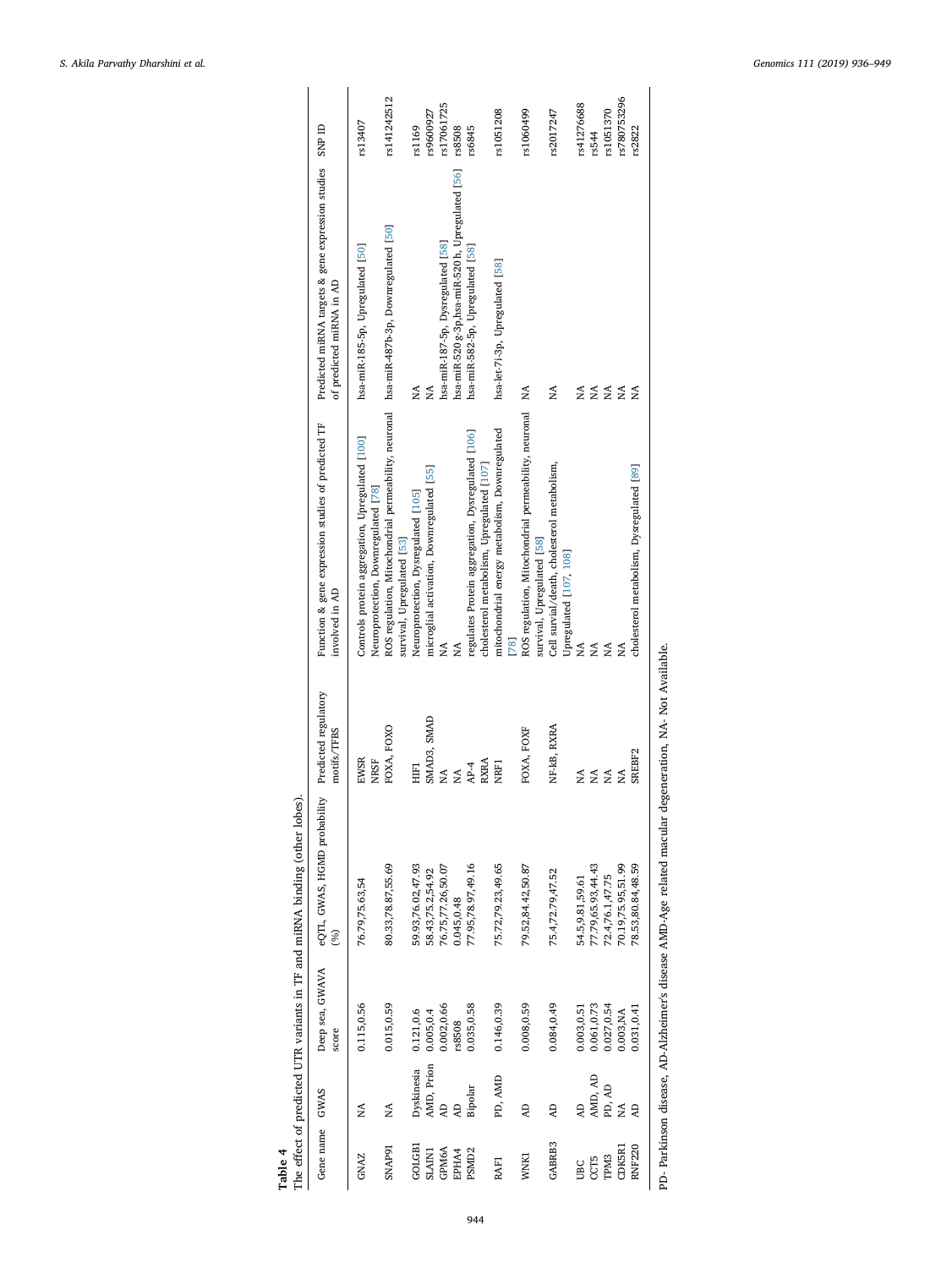genes and variation genes in the other lobes.

The genetic and co-expression network showed that 26S-proteasome non-ATPase regulatory subunit-2 (PSMD2), Ubiquitin-C (UBC), Without no-lysine (WNK1), gamma-aminobutyric acid type-A receptor beta-3 subunit (GABRB3), Ras protein family kinase-1 (RAF1), and cyclin-dependent kinase-5 regulatory subunit-1 (CDK5R1) are considered to be potential hubs. These genes interact at least with five differentially expressed genes. However, these genes possess increased neighborhood connectivity  $(-8)$  in the network, which plays an essential role in cross-talk signaling. The community network analysis demonstrate that PSMD2 and RAF1 genes interact with at least five differentially expressed genes and serve as bridging nodes between different clusters (Supplementary Fig. S4c).

Fig. 3c illustrates the functional interaction network, which represents the association between the differentially expressed genes and predicted vulnerable variations. Some of the crucial interactions are discussed below. Fig. 3c explains that PSMD2 (VG) catalyzes the TF glioma-associated oncogene family zinc finger 2 (GLI2) (LG) which in turn regulates the expression of patched1 (PTCH1) (DG). These types of interaction are essential for ciliary assembly and hedgehog signaling [110, 111]. During tissue injury, this signaling is crucial for tissue repair and adult neurogenesis. Differential expression studies showed that PTCH1 gene is downregulated in AD patients [11]. Therefore variation in PSMD2 may result in aberrant hedgehog signaling. PSMD2 (VG), WNK1 (VG) and RAF1 (VG) genes activate the transcriptional regulator nuclear factor kappa-B subunit-1 (NFKB1) (LG) by phosphorylating inhibitors of NF-kB [112]. Activation of NF-kB is a critical event which decides the cell survival or cell death by interacting with p53 [113]. NFkB regulates tenascin-C (TNC) (DG) and REV3-Like, DNA Directed Polymerase-Zeta Catalytic Subunit (REV3L) (DG). TNC plays a critical role in the production of inflammatory cytokines during tissue injury [114] and REV3L is crucial for DNA synthesis and repair at the time of cell stress [115]. RAF1 and WNK1 catalyze UBC (VG) which in turn functionally interacts with ubiquitination Factor E4A (UBE4A) (DG) which is an essential element for protein degradation mechanism. Differential expression studies revealed that above discussed genes are downregulated in AD patients [11]. PSMD2, WNK1, and RAF1 exhibit higher eQTL probability this results shows that these variants may affect the gene expression and may dysregulate defense machinery.

Functional interaction network between vulnerable predicted variants and differentially expressed genes in this region suggests that there is impairment in gene involved in the apoptotic process, regulation of neuron projection development, regulation of defense response, protein targeting to membrane, and regulation of the catabolic process. Supplementary Fig. S5c illustrates the functional role of predicted variants and differentially expressed genes. The essential biological functions of the predicted vulnerable variants present in this region are discussed below.

## *3.3.1. Regulation of defense response*

The damaged or misfolded proteins degraded by proteasomal/lysosomal-mediated mechanism, which is an essential factor in the quality control of various organelles. UBC conserved protein participates in ATP-dependent proteasomal degradation mechanism through two different aspects: (i) Forming a covalent bond between poly-ubiquitin and misfolded protein and (ii) Poly-ubiquitin chain recognized by the 26S-proteasome and subjected to degradation. Previous studies addressed that ubiquitin is assembled in senile plaque/tangles of AD brains, but there is an impairment in degradation mechanism [116, 117]. This suggests that there may be abnormalities in the proteasomal degradation system due to energy dysfunction. PSMD2 is involved in degrading the misfolded proteins through an ATP-mediated degradation mechanism [118].The eQTL, HGMD probability and GWAVA score (Table 4) predicted that there is a significant functional change due to this variation in the UTR regions which may disrupt the transcript responsible for degradation mechanism.

#### *3.3.2. Positive regulation of kinase activity*

A protein kinase is the key regulator of various signaling pathways by activating/inactivating effector proteins. RAF1 and WNK1 participate in mitogen-activated protein kinases (MAPK) cascade during the oxidative, and proteolytic stress which in turn triggers MAPK signaling resulting in activation of NF-kB which plays an important role in cell survival and neuronal death [119]. Earlier studies reported that RAF1 and WNK1 genes are differentially expressed in the AD patients [120]. DeepSea network (Table 4) predicted that these genes showed a higher eQTL probability due to variations in the untranslated region. This type of variation may dysregulate the kinase activity and also associated with AD, PD and AMD.

## *3.3.3. Apoptosis*

Apoptosis is the most critical regulatory process which controls the cellular population. CDK5R1 gene plays a bi-directional role in neuronal cell survival and death. The neuronal survival mechanism is mediated through neuregulin which in turn phosphorylates AKT, and this sort of activation downregulates the apoptotic process [121]. Furthermore, during the tissue damage, CDK5R1 (p35) phosphorylates p53 (tumor suppressor) and activates the caspase cascade leads to apoptotic process [122]. DeepSea score, eQTL probability and GWAS probability (Table 4) showed that UTR variation may lead to functional disruption of the transcript crucial for neuronal survival. GABRB3 is involved in ceramide-dependent neuronal apoptosis and also showed that mice lacking this gene exhibit diminished learning, memory, and motor activity [123]. The increased eQTL and GWAS probabilities (Table 4) suggest that changes in the regulatory elements may disrupt the transcript responsible for apoptosis.

The variants present in the temporal, frontal and total brain tissues are listed in Table 2. The important function of these gene variants are discussed below.

## *3.3.4. Disruption of motor protein function*

Generally, motor proteins act like cargo. Microtubule-associated motor protein dynactin composed of actin-related protein-1 (ACTR1A) is essential for vesicle, exosome, lysosome transport and retrograde axonal transport, which carries the damaged mitochondria to soma for the cell repair or degradation. Inhibition of the dynactin resulted in blockage of cargo motility in axoplasm [124]. This type of cargo requires ATP for their transport. This variant interferes the binding of hsamiR-487a-5p and also involved in AD [85]. Furthermore, DeepSea network and GWAVA score (Table 2) predicted that there may be expression level change due to UTR variant. By comparing RMbase the ACTR1A variant may hinder the  $N^6$ - adenosine methylation, which may inhibit cargo activity and also associated with eQTL studies of AMD [36].

#### *3.3.5. Disruption of lysosomal/endosomal function*

The misfolded protein degradation mediated by endosomal sorting complexes required for transport (ESCRT-III). It interacts with evolutionary conserved vacuolar protein sorting 4-homolog-A (VPS4A), which is a major regulator of vesicle trafficking, by forming heptamer and this complex catalyzed by ATP. Functionally impaired protein tagged using ubiquitin perceived by ESCRT-III and it transports the tagged complex for lysosomal degradation [125]. Higher eQTL probability and GWAVA score (Table 2) predicted that there may be a detrimental effect due to this UTR variant also identified in GWAS of PD and prion disease.

#### *3.3.6. Inhibition of astrocyte proliferation*

The inflammatory response modulated by prostaglandin D synthase (PTGDS) during tissue injury, which is abundantly present in the brain and CSF. This gene plays an important role in reactive gliosis and acts as an endogenous beta amyloid (Aβ) chaperone [126]. PTGDS variant interrupts the binding of early growth response 1 (EGR1) that regulates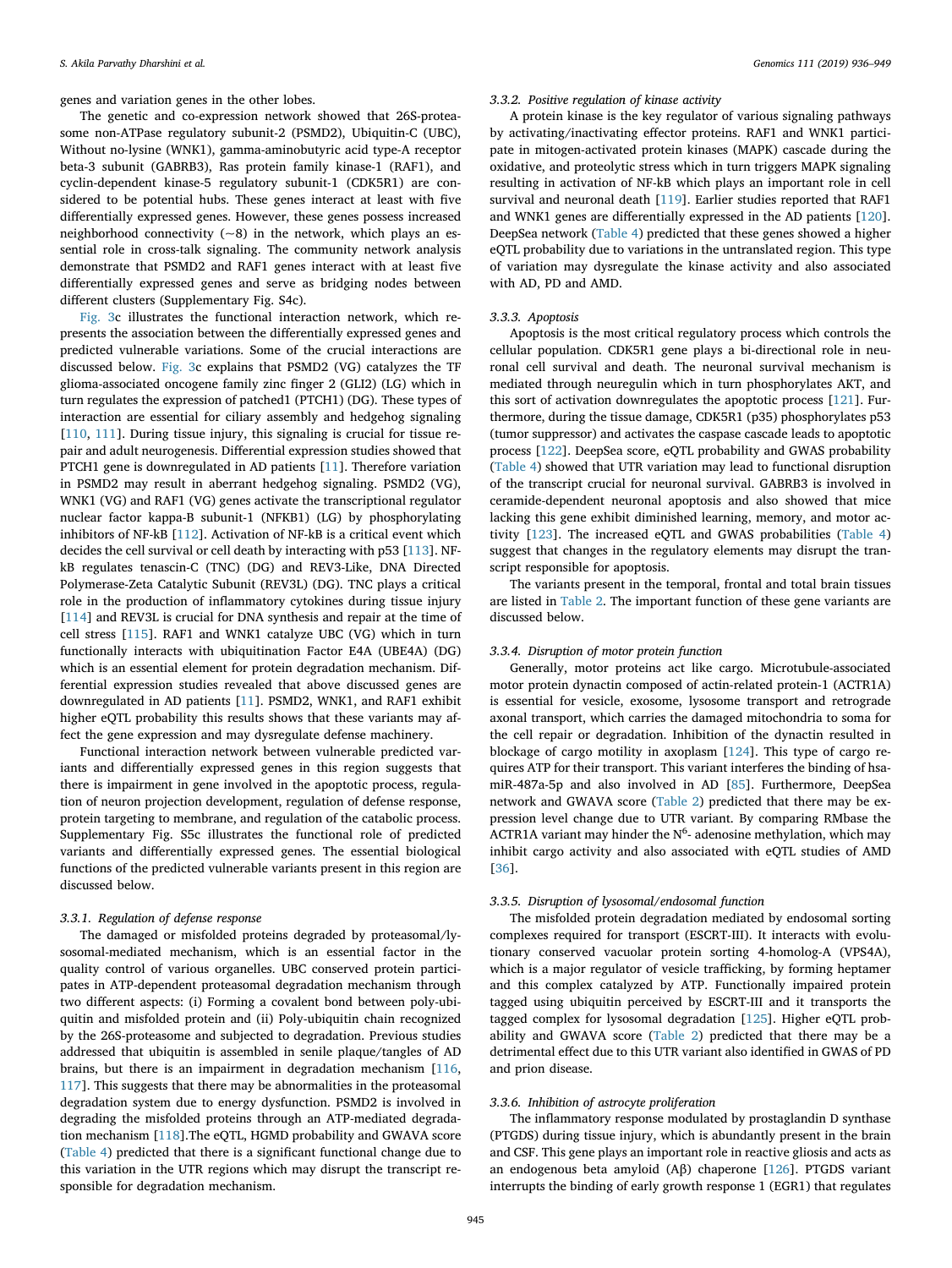

Fig. 4. Plausible mechanism for neurodegeneration and their functional relation.

presenilin-2 involved in APP processing and amyloid production. Studies reported that EGR1 is upregulated in AD [127]. The recent studies showed that higher concentration of PTGDS is capable of inhibiting mitochondrial ATP production of astrocytes and leads to apoptosis [128]. DeepSea score and GWAVA score (Table 2) predicted that there may be a significant functional change through this type of variation, this may dysregulate the astrocyte integrity and molecular chaperone activity.

*3.3.6.1. Proposed plausible mechanism for selective vulnerability*. The neuronal vulnerability is most common phenomena in degenerative disorder. The major cause of degeneration in the specific brain region is still unknown. From the transcriptome and functional network analysis, we hypothesized a conceivable mechanism for neuronal degeneration. Fig. 4 depicts hypothesized the plausible mechanism for vulnerability.

The structural and functional integrity of astrocytes is essential in order to preserve energy demanding neuron through providing glio transmitter and neurotrophic factors. Therefore, loss of glial cell integrity results in disruption of glia-neuron communication. Primarily, neurons, which need higher energy requirement, depend on the oligodendrocytes for their bio-energy [129]. However, energy craving neurons are unable to meet their energy demand for securing the functional homeostasis due to impairment of the glial function. Ultimately, this leads to energy imbalance. This type of metabolic stress causes an aberration in motor protein transport, calcium ion homeostasis, vesicle trafficking and protein degradation; all these above events require ATP for their specific functionality and this type of metabolic stress resulted in neuronal apoptosis. However, loss of communication between the glia and higher energy craving neuron is the primary cause of energy demand and degeneration.

*3.3.6.2. Applications of the present study*. This study provides insights to understand the underlying mechanism of selective vulnerability, which in turn helps to identify potential cellular signaling pathways involved in disease implication. In addition, we have identified aberrations in the structural functionality of glial cells, which result in crosstalk failure between glia and energy craving neurons. During energy crisis, restoration of glial function would provide neurotropic factors and secondary metabolites to save the surviving neuronal population against various stress stimuli. These results will be helpful to develop

potential therapeutic strategies related with neurodegenerative diseases.

*3.3.6.3. Limitations of the present study*. The major limitation of the present study is size of the data due to the availability of RNA seq data only for 3 samples to public. However, most of the variants observed in this analysis agree well with other eQTL and GWAS studies of various neurological disorders using large datasets. In addition, we identified several novel variants and the pathways associated with them. The comprehensive analysis revealed the important factors for selective vulnerability of Alzheimer disease. The results obtained in this work could be strengthened upon the availability of large amount of data.

## 4. Conclusion

The variant analysis of transcriptome data is the most proficient way in finding the deleterious variation present in the coding/UTR regions. In this study, we have identified variations in the AD patients using mRNA-seq data retrieved from the different brain regions. In the temporal lobe we determined tissue specific vulnerable variants, which disrupt gliogenesis, myelination, glia-neuron communication, and astrocyte differentiation. In the frontal lobe, we found the variants which dysregulate pyruvate metabolism, oxidative phosphorylation, and calcium ion equilibrium. Aberrations in the protein degradation, protein kinase signaling, and apoptotic signaling were observed in other lobes. Genes involved in the regulation of motor proteins, astrocyte proliferation, and vesicle trafficking were altered in all AD brain tissues. We revealed that some of the predicted UTR variants interrupt the transcription factors and miRNA binding, which are dysregulated in AD. Disrupted TFs play an imperative role in microglial activation, apoptosis, protein degradation, neuronal survival and mitochondrial bioenergetics. From the above results, we observed that abnormalities in astrocyte structural integrity and glia-neuron communication affects the energy craving neuron and it is well known that these neurons depend on the glial cell for their energy requirement. Furthermore, these events lead to energy imbalance followed by disruption of protein degradation, calcium ion equilibrium and vesicle transport ultimately resulting in cell death. Extending this study to a larger population will be useful to understand the role of glial cell in selective neuronal vulnerability.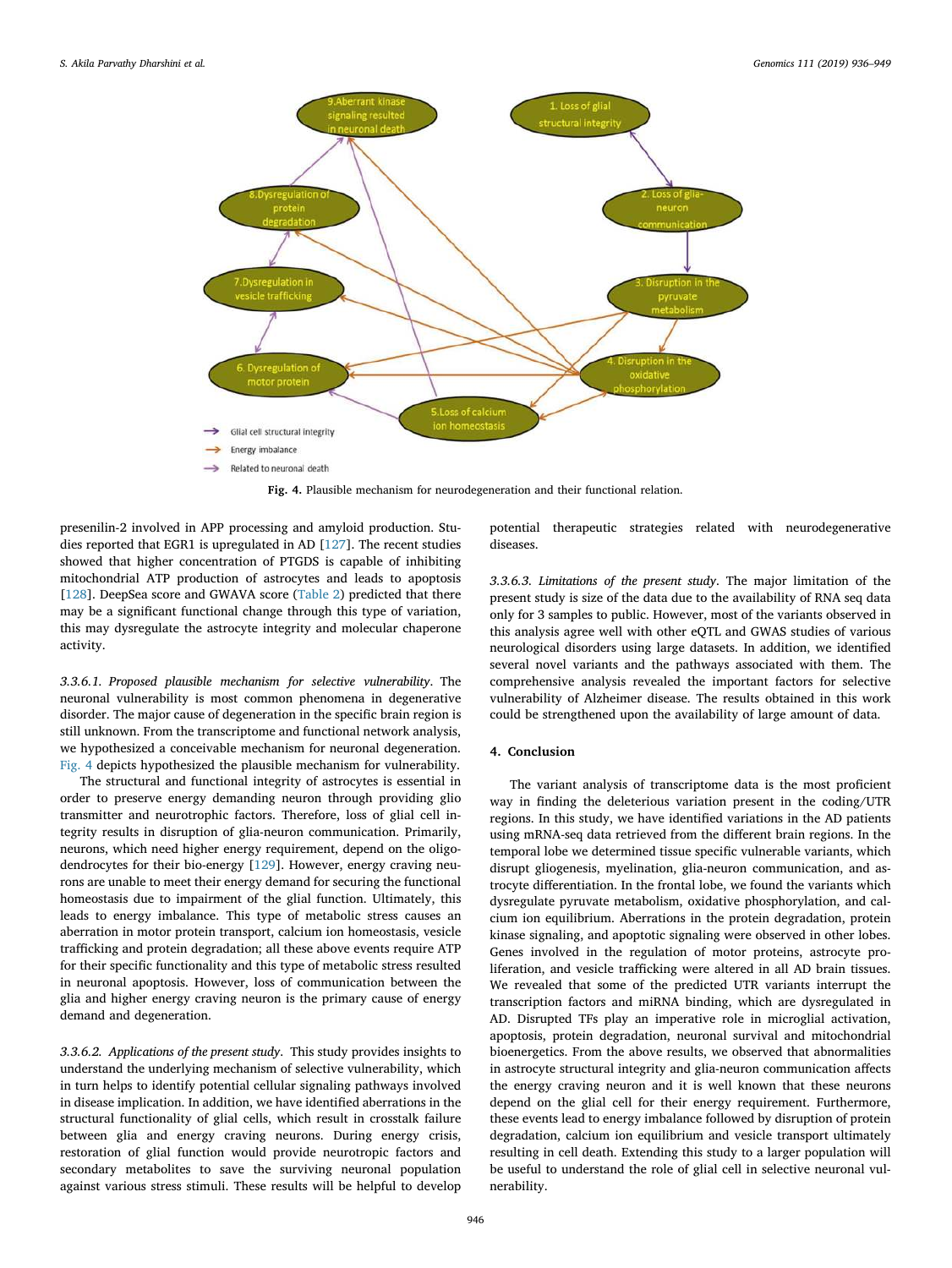#### Author contributions

MMG and SAPD conceived the project. SAPD carried out the computations. SAPD, YT and MMG contributed toward discussions and manuscript preparation. All authors read and finalized the manuscript.

#### Competing financial interests

The authors declare no competing financial interests.

## Acknowledgements

We thank the Bioinformatics facility, Department of Biotechnology and Indian Institute of Technology Madras for computational facilities. SAPD thanks the Ministry of Human Resource Development (MHRD), India for providing research fellowship. The work is partially supported by the Department of Biotechnology, Government of India to MMG (No. BT/PR16710/BID/7/680/2016).

#### Appendix A. Supplementary data

Supplementary data to this article can be found online at https:// doi.org/10.1016/j.ygeno.2018.05.024.

#### References

- [1] J.T. Coyle, D.L. Price, M.R. Delong, Alzheimer's disease: a disorder of cortical cholinergic innervation, Science 219 (1983) 1184–1190.
- [2] Z.S. Khachaturian, Diagnosis of Alzheimer's disease, Arch. Neurol. 42 (1985) 1097–1105.
- [3] H. Visser, Gait and balance in senile dementia of Alzheimer's type, Age Ageing 12 (1983) 296–301.
- [4] K. Hirai, G. Aliev, A. Nunomura, H. Fujioka, R.L. Russell, C.S. Atwood, A.B. Johnson, Y. Kress, H.V. Vinters, M. Tabaton, Mitochondrial abnormalities in Alzheimer's disease, J. Neurosci. 21 (2001) 3017–3023.
- [5] O. Kann, The energy demand of fast neuronal network oscillations: insights from brain slice preparations, Front. Pharmacol. (2012) 32.
- [6] P.F. Good, P. Werner, A. Hsu, C.W. Olanow, D.P. Perl, Evidence of neuronal oxidative damage in Alzheimer's disease, Am. J. Pathol. 149 (1996) 21.
- [7] J.P. Sheehan, R.H. Swerdlow, S.W. Miller, R.E. Davis, J.K. Parks, W.D. Parker, J.B. Tuttle, Calcium homeostasis and reactive oxygen species production in cells transformed by mitochondria from individuals with sporadic Alzheimer's disease, J. Neurosci. 17 (1997) 4612–4622.
- [8] M.F. Beal, Energetics in the pathogenesis of neurodegenerative diseases, Trends Neurosci. 23 (2000) 298–304.
- X. Wang, A. Zaidi, R. Pal, A.S. Garrett, R. Braceras, X.-w. Chen, M.L. Michaelis, E.K. Michaelis, Genomic and biochemical approaches in the discovery of mechanisms for selective neuronal vulnerability to oxidative stress, BMC Neurosci. 10 (2009) 12.
- [10] M. Gutierrez-Arcelus, H. Ongen, T. Lappalainen, S.B. Montgomery, A. Buil, A. Yurovsky, J. Bryois, I. Padioleau, L. Romano, A. Planchon, Tissue-specific effects of genetic and epigenetic variation on gene regulation and splicing, PLoS Genet. 11 (2015) e1004958.
- [11] N.A. Twine, K. Janitz, M.R. Wilkins, M. Janitz, Whole transcriptome sequencing reveals gene expression and splicing differences in brain regions affected by Alzheimer's disease, PLoS One 6 (2011) e16266.
- [12] S.M.E. Sahraeian, M. Mohiyuddin, R. Sebra, H. Tilgner, P.T. Afshar, K.F. Au, A.N. Bani, M.B. Gerstein, W.H. Wong, M.P. Snyder, Gaining comprehensive biological insight into the transcriptome by performing a broad-spectrum RNA-seq analysis, Nat. Commun. 8 (2017) 59.
- [13] R.K. Patel, M. Jain, NGS QC Toolkit: a toolkit for quality control of next generation sequencing data, PLoS One 7 (2012) e30619.
- [14] D. Kim, G. Pertea, C. Trapnell, H. Pimentel, R. Kelley, S.L. Salzberg, TopHat2: accurate alignment of transcriptomes in the presence of insertions, deletions and gene fusions, Genome Biol. 14 (2013) R36.
- [15] E.M. Quinn, P. Cormican, E.M. Kenny, M. Hill, R. Anney, M. Gill, A.P. Corvin, D.W. Morris, Development of strategies for SNP detection in RNA-seq data: application to lymphoblastoid cell lines and evaluation using 1000 Genomes data, PLoS One 8 (2013) e58815.
- [16] H. Li, B. Handsaker, A. Wysoker, T. Fennell, J. Ruan, N. Homer, G. Marth, G. Abecasis, R. Durbin, The sequence alignment/map format and SAMtools, Bioinformatics 25 (2009) 2078–2079.
- [17] D.C. Koboldt, D.E. Larson, R.K. Wilson, Using VarScan 2 for Germline Variant Calling and Somatic Mutation Detection, Curr. Protoc. Bioinformatics (2013) 15.14. 11–15.14. 17.
- [18] K. Wang, M. Li, H. Hakonarson, ANNOVAR: functional annotation of genetic variants from high-throughput sequencing data, Nucleic Acids Res. 38 (2010) e164–e164.
- [19] W.-J. Sun, J.-H. Li, S. Liu, J. Wu, H. Zhou, L.-H. Qu, J.-H. Yang, RMBase: a resource for decoding the landscape of RNA modifications from high-throughput sequencing data, Nucleic Acids Res. 44 (2015) D259–D265.
- [20] P.C. Ng, S. Henikoff, Predicting deleterious amino acid substitutions, Genome Res. 11 (2001) 863–874.
- [21] I. Adzhubei, D.M. Jordan, S.R. Sunyaev, Predicting functional effect of human missense mutations using PolyPhen-2, Curr. Protoc. Hum. Genet. (2013) 7.20. 21–27.20. 41.
- [22] J.M. Schwarz, C. Rödelsperger, M. Schuelke, D. Seelow, MutationTaster evaluates disease-causing potential of sequence alterations, Nat. Methods 7 (2010) 575–576.
- [23] Y. Choi, A.P. Chan, PROVEAN web server: a tool to predict the functional effect of amino acid substitutions and indels, Bioinformatics 16 (2015) 2745–2747.
- [24] W. McLaren, L. Gil, S.E. Hunt, H.S. Riat, G.R. Ritchie, A. Thormann, P. Flicek, F. Cunningham, The ensembl variant effect predictor, Genome Biol. 17 (2016)
- 122. [25] F.-O. Desmet, D. Hamroun, M. Lalande, G. Collod-Béroud, M. Claustres, C. Béroud, Human splicing finder: an online bioinformatics tool to predict splicing signals, Nucleic Acids Res. 37 (2009) e67–e67.
- [26] V. Parthiban, M.M. Gromiha, D. Schomburg, CUPSAT: prediction of protein stability upon point mutations, Nucleic Acids Res. 34 (2006) W239–W242.
- [27] J. Schymkowitz, J. Borg, F. Stricher, R. Nys, F. Rousseau, L. Serrano, The FoldX web server: an online force field, Nucleic Acids Res. 33 (2005) W382–W388.
- [28] E. Capriotti, P. Fariselli, R. Casadio, A neural-network-based method for predicting protein stability changes upon single point mutations, Bioinformatics 20 (2004) i63–i68.
- [29] J. Cheng, A. Randall, P. Baldi, Prediction of protein stability changes for single-site mutations using support vector machines, Proteins 62 (2006) 1125–1132.
- [30] Y. Zhang, I-TASSER server for protein 3D structure prediction, BMC Bioinformatics 9 (2008) 40.
- [31] G.R. Ritchie, I. Dunham, E. Zeggini, P. Flicek, Functional annotation of noncoding sequence variants, Nat. Methods 11 (2014) 294–296.
- [32] J. Zhou, O.G. Troyanskaya, Predicting effects of noncoding variants with deep learning-based sequence model, Nat. Methods 12 (2015) 931–934.
- [33] J.-C. Lambert, C.A. Ibrahim-Verbaas, D. Harold, A.C. Naj, R. Sims, C. Bellenguez, G. Jun, A.L. DeStefano, J.C. Bis, G.W. Beecham, Meta-analysis of 74,046 individuals identifies 11 new susceptibility loci for Alzheimer's disease, Nat. Genet. 45 (2013) 1452–1458.
- [34] T. Beck, R.K. Hastings, S. Gollapudi, R.C. Free, A.J. Brookes, GWAS Central: a comprehensive resource for the comparison and interrogation of genome-wide association studies, Eur. J. Hum. Genet. 22 (2014) 949–952.
- [35] C.M. Lill, J.T. Roehr, M.B. McQueen, F.K. Kavvoura, S. Bagade, B.-M.M. Schjeide, L.M. Schjeide, E. Meissner, U. Zauft, N.C. Allen, Comprehensive research synopsis and systematic meta-analyses in Parkinson's disease genetics: the PDGene database, PLoS Genet. 8 (2012) e1002548.
- [36] J.D. Eicher, C. Landowski, B. Stackhouse, A. Sloan, W. Chen, N. Jensen, J.-P. Lien, R. Leslie, A.D. Johnson, GRASP v2. 0: an update on the genome-wide repository of associations between SNPs and phenotypes, Nucleic Acids Res. 43 (2014) D799–D804.
- [37] S. Kumar, G. Ambrosini, P. Bucher, SNP2TFBS-a database of regulatory SNPs affecting predicted transcription factor binding site affinity, Nucleic Acids Res. 45 (2017) D139–D144.
- [38] L.D. Ward, M. Kellis, HaploReg v4: systematic mining of putative causal variants, cell types, regulators and target genes for human complex traits and disease, Nucleic Acids Res. 44 (2015) D877–D881.
- [39] S.G. Coetzee, G.A. Coetzee, D.J. Hazelett, motifbreakR: an R/Bioconductor package for predicting variant effects at transcription factor binding sites, Bioinformatics 31 (2015) 3847–3849.
- [40] L. Guo, Y. Du, S. Chang, K. Zhang, J. Wang, rSNPBase: a database for curated regulatory SNPs, Nucleic Acids Res. 42 (2013) D1033–D1039.
- [41] L. Bao, M. Zhou, L. Wu, L. Lu, D. Goldowitz, R.W. Williams, Y. Cui, PolymiRTS database: linking polymorphisms in microRNA target sites with complex traits, Nucleic Acids Res. 35 (2006) D51–D54.
- [42] J. Gong, Y. Tong, H.-M. Zhang, A.-Y. Guo, miRNASNP: a database of miRNA related SNPs and their effects on miRNA function, BMC Bioinformatics, BioMed Central, 2012, p. A2.
- [43] D. Bhartiya, S.V. Laddha, A. Mukhopadhyay, V. Scaria, miRvar: a comprehensive database for genomic variations in microRNAs, Hum. Mutat. 32 (2011).
- [44] J. Montojo, K. Zuberi, H. Rodriguez, G.D. Bader, Q. Morris, GeneMANIA: fast gene network construction and function prediction for Cytoscape, F1000Res. 3 (2014).
- [45] G. Su, A. Kuchinsky, J.H. Morris, D.J. States, F. Meng, GLay: community structure analysis of biological networks, Bioinformatics 26 (2010) 3135–3137.
- [46] G. Wu, E. Dawson, A. Duong, R. Haw, L. Stein, ReactomeFIViz: a Cytoscape app for pathway and network-based data analysis, F1000Res. 3 (2014).
- [47] G. Bindea, B. Mlecnik, H. Hackl, P. Charoentong, M. Tosolini, A. Kirilovsky, W.- H. Fridman, F. Pagès, Z. Trajanoski, J. Galon, ClueGO: a Cytoscape plug-in to decipher functionally grouped gene ontology and pathway annotation networks, Bioinformatics 25 (2009) 1091–1093.
- [48] L.W. Barrett, S. Fletcher, S.D. Wilton, Regulation of eukaryotic gene expression by the untranslated gene regions and other non-coding elements, Cell. Mol. Life Sci. 69 (2012) 3613–3634.
- [49] C. Delay, F. Calon, P. Mathews, S.S. Hébert, Alzheimer-specific variants in the 3′UTR of Amyloid precursor protein affect microRNA function, Mol. Neurodegener. 6 (2011) 70.
- [50] J. Roy, B. Mallick, Altered gene expression in late-onset Alzheimer's disease due to SNPs within 3′ UTR microRNA response elements, Genomics 109 (2017) 177–185.
- [51] M.A. Gitcho, E.H. Bigio, M. Mishra, N. Johnson, S. Weintraub, M. Mesulam,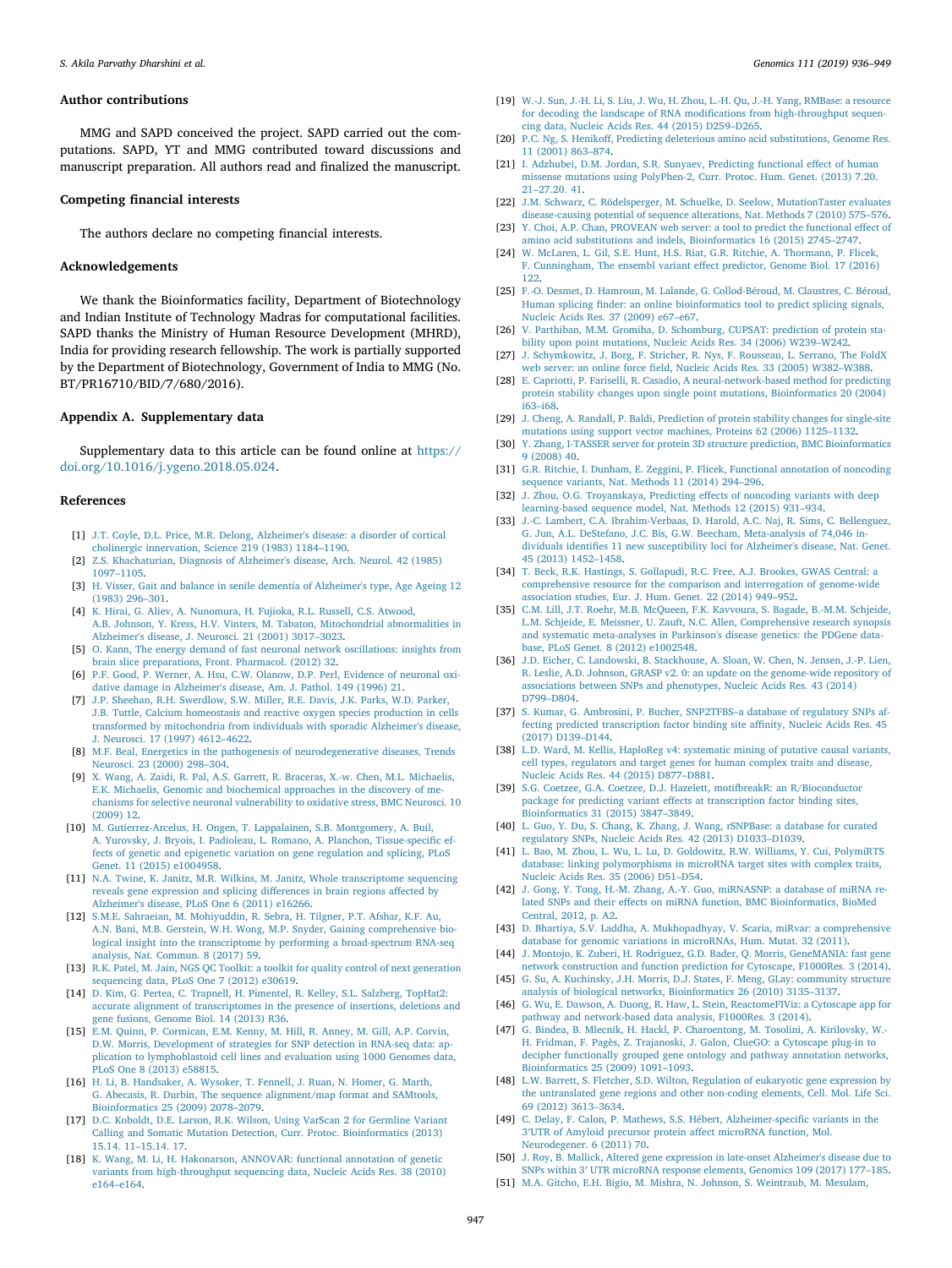R. Rademakers, S. Chakraverty, C. Cruchaga, J.C. Morris, TARDBP 3′-UTR variant in autopsy-confirmed frontotemporal lobar degeneration with TDP-43 proteinopathy, Acta Neuropathol. 118 (2009) 633.

- [52] L.R. Squire, S. Zola-Morgan, The medial temporal lobe memory system, Science 253 (1991) 1380.
- [53] K. Maiese, Forkhead transcription factors: new considerations for Alzheimer's disease and dementia, J. Transl. Med. 2 (2016) 241.
- [54] T.R. Burton, A. Dibrov, T. Kashour, F.M. Amara, Anti-apoptotic wild-type Alzheimer amyloid precursor protein signaling involves the p38 mitogen-activated protein kinase/MEF2 pathway, Mol. Brain Res. 108 (2002) 102–120.
- [55] R. Von Bernhardi, F. Cornejo, G. Parada, J. Eugenín, Role of TGFβ signaling in the pathogenesis of Alzheimer's disease, Front. Cell. Neurosci. 9 (2015) 426.
- [56] P. Leidinger, C. Backes, S. Deutscher, K. Schmitt, S.C. Mueller, K. Frese, J. Haas, K. Ruprecht, F. Paul, C. Stähler, A blood based 12-miRNA signature of Alzheimer disease patients, Genome Biol. 14 (2013) R78.
- [57] G.K. Acquaah-Mensah, N. Agu, T. Khan, A. Gardner, A regulatory role for the insulin-and BDNF-linked RORA in the hippocampus: implications for Alzheimer's disease, J. Alzheimers Dis. 44 (2015) 827–838.
- [58] J.P. Cogswell, J. Ward, I.A. Taylor, M. Waters, Y. Shi, B. Cannon, K. Kelnar, J. Kemppainen, D. Brown, C. Chen, Identification of miRNA changes in Alzheimer's disease brain and CSF yields putative biomarkers and insights into disease pathways, J. Alzheimers Dis. 14 (2008) 27–41.
- [59] W. Liedtke, W. Edelmann, P.L. Bieri, F.-C. Chiu, N.J. Cowan, R. Kucherlapati, C.S. Raine, GFAP is necessary for the integrity of CNS white matter architecture and long-term maintenance of myelination, Neuron 17 (1996) 607–615.
- [60] A. Margiotta, C. Bucci, Role of intermediate filaments in vesicular traffic, Cell 5 (2016) 20.
- [61] D. Amparan, D. Avram, C.G. Thomas, M.G. Lindahl, J. Yang, G. Bajaj, J.E. Ishmael, Direct interaction of myosin regulatory light chain with the NMDA receptor, J. Neurochem. 92 (2005) 349–361.
- [62] Y. Fujita, T. Yamashita, Axon growth inhibition by RhoA/ROCK in the central nervous system, Front. Neurosci. 8 (2014) 338.
- [63] N.R. Mehta, T. Nguyen, J.W. Bullen Jr., J.W. Griffin, R.L. Schnaar, Myelin-associated glycoprotein (MAG) protects neurons from acute toxicity using a ganglioside-dependent mechanism, ACS Chem. Neurosci. 1 (2010) 215.
- [64] R.I. Martinez-De Luna, R.Y. Ku, Y. Lyou, M.E. Zuber, Maturin is a novel protein required for differentiation during primary neurogenesis, Dev. Biol. 384 (2013) 26–40.
- [65] L. Schiff, N. Hadker, S. Weiser, C. Rausch, A literature review of the feasibility of glial fibrillary acidic protein as a biomarker for stroke and traumatic brain injury, Mol. Diagn. Ther. 16 (2012) 79.
- [66] J. Middeldorp, E. Hol, GFAP in health and disease, Prog. Neurobiol. 93 (2011) 421–443.
- [67] K.-A. Nave, Myelination and support of axonal integrity by glia, Nature 468 (2010) 244–252.
- [68] R. Jones, Glia: oligodendrocyte transporters feed axons, Nat. Rev. Neurosci. 13 (2012) 601.
- [69] M.-C. Liao, M. Ahmed, S.O. Smith, W.E. Van Nostrand, Degradation of amyloid β protein by purified myelin basic protein, J. Biol. Chem. 284 (2009) 28917–28925.
- [70] A.M. Owen, B.J. Sahakian, J. Semple, C.E. Polkey, T.W. Robbins, Visuo-spatial short-term recognition memory and learning after temporal lobe excisions, frontal lobe excisions or amygdalo-hippocampectomy in man, Neuropsychologia 33 (1995) 1–24.
- [71] D. Ciavardelli, E. Silvestri, A. Del Viscovo, M. Bomba, D. De Gregorio, M. Moreno, C. Di Ilio, F. Goglia, L. Canzoniero, S. Sensi, Alterations of brain and cerebellar proteomes linked to Aβ and tau pathology in a female triple-transgenic murine model of Alzheimer's disease, Cell Death Dis. 1 (2010) e90.
- [72] M. Nuvolone, V. Kana, G. Hutter, D. Sakata, S.M. Mortin-Toth, G. Russo, J.S. Danska, A. Aguzzi, SIRPα polymorphisms, but not the prion protein, control phagocytosis of apoptotic cells, J. Exp. Med. 210 (2013) 2539–2552.
- [73] H. Zhang, F. Li, Y. Yang, J. Chen, X. Hu, SIRP/CD47 signaling in neurological disorders, Brain Res. 1623 (2015) 74–80.
- [74] O. Aboud, P.A. Parcon, K.M. DeWall, L. Liu, R.E. Mrak, W.S.T. Griffin, Aging, Alzheimer's, and APOE genotype influence the expression and neuronal distribution patterns of microtubule motor protein dynactin-P50, Front. Cell. Neurosci. 9 (2015).
- [75] M. Butzlaff, S.B. Hannan, P. Karsten, S. Lenz, J. Ng, H. Voßfeldt, K. Prüßing, R. Pflanz, J.B. Schulz, T. Rasse, Impaired retrograde transport by the Dynein/ Dynactin complex contributes to Tau-induced toxicity, Hum. Mol. Genet. 24 (2015) 3623–3637.
- [76] R. Sultana, D. Boyd-Kimball, H.F. Poon, J. Cai, W.M. Pierce, J.B. Klein, M. Merchant, W.R. Markesbery, D.A. Butterfield, Redox proteomics identification of oxidized proteins in Alzheimer's disease hippocampus and cerebellum: an approach to understand pathological and biochemical alterations in AD, Neurobiol. Aging 27 (2006) 1564–1576.
- [77] S. Liu, Y.-F. Lee, S. Chou, H. Uno, G. Li, P. Brookes, M.P. Massett, Q. Wu, L.- M. Chen, C. Chang, Mice lacking TR4 nuclear receptor develop mitochondrial myopathy with deficiency in complex I, Mol. Endocrinol. 25 (2011) 1301–1310.
- [78] L.-H. Tsai, R. Madabhushi, disease Alzheimer's, A protective factor for the ageing brain, Nature 507 (2014) 439.
- [79] A. Banerjee, V.K. Khemka, A. Ganguly, D. Roy, U. Ganguly, S. Chakrabarti, Vitamin D and Alzheimer's disease: neurocognition to therapeutics, Int. J. Alzheimers Dis. 2015 (2015).
- [80] Y. Chen, Q. Wei, X. Chen, C. Li, B. Cao, R. Ou, S. Hadano, H.-F. Shang, Aberration of miRNAs expression in leukocytes from sporadic amyotrophic lateral sclerosis, Front. Mol. Neurosci. 9 (2016) 69.
- [81] G. MacGibbon, P. Lawlor, M. Walton, E. Sirimanne, R. Faull, B. Synek, E. Mee, B. Connor, M. Dragunow, Expression of Fos, Jun, and Krox family proteins in Alzheimer's disease, Exp. Neurol. 147 (1997) 316–332.
- [82] P.N. Anderson, Activating transcription factor 3 and the nervous system, Front. Mol. Neurosci. 5 (2012) 7.
- [83] S.-M. Wang, Y.-C. Lee, C.-Y. Ko, M.-D. Lai, D.-Y. Lin, P.-C. Pao, J.-Y. Chi, Y.- W. Hsiao, T.-L. Liu, J.-M. Wang, Increase of zinc finger protein 179 in response to CCAAT/enhancer binding protein delta conferring an antiapoptotic effect in astrocytes of Alzheimer's disease, Mol. Neurobiol. 51 (2015) 370–382.
- [84] P. Ciryam, R. Kundra, R. Freer, R.I. Morimoto, C.M. Dobson, M. Vendruscolo, A transcriptional signature of Alzheimer's disease is associated with a metastable subproteome at risk for aggregation, Proc. Natl. Acad. Sci. 113 (2016) 4753–4758.
- [85] P. Lau, K. Bossers, E. Salta, C.S. Frigerio, S. Barbash, R. Rothman, A.S. Sierksma, A. Thathiah, D. Greenberg, A.S. Papadopoulou, Alteration of the microRNA network during the progression of Alzheimer's disease, EMBO Mol. Med. 5 (2013) 1613–1634.
- [86] P. Kumar, Z. Dezso, C. MacKenzie, J. Oestreicher, S. Agoulnik, M. Byrne, F. Bernier, M. Yanagimachi, K. Aoshima, Y. Oda, Circulating miRNA biomarkers for Alzheimer's disease, PLoS One 8 (2013) e69807.
- [87] S. Nagaraj, K. Laskowska-Kaszub, K.J. Dębski, J. Wojsiat, M. Dąbrowski, T. Gabryelewicz, J. Kuźnicki, U. Wojda, Profile of 6 microRNA in blood plasma distinguish early stage Alzheimer's disease patients from non-demented subjects, Oncotarget 8 (2017) 16122.
- [88] Y. Yang, W. Quitschke, A.A. Vostrov, G.J. Brewer, CTCF is essential for up-regulating expression from the amyloid precursor protein promoter during differentiation of primary hippocampal neurons, J. Neurochem. 73 (1999) 2286–2298.
- [89] R. Mastrocola, M. Guglielmotto, C. Medana, M.G. Catalano, S. Cutrupi, R. Borghi, E. Tamagno, G. Boccuzzi, M. Aragno, Dysregulation of SREBP2 induces BACE1 expression, Neurobiol. Dis. 44 (2011) 116–124.
- [90] J. Jo, D.J. Whitcomb, K.M. Olsen, T.L. Kerrigan, S.-C. Lo, G. Bru-Mercier, B. Dickinson, S. Scullion, M. Sheng, G. Collingridge, Aβ1-42 inhibition of LTP is mediated by a signaling pathway involving caspase-3, Akt1 and GSK-3β, Nat. Neurosci. 14 (2011) 545–547.
- [91] S. Moriguchi, M. Nishi, S. Komazaki, H. Sakagami, T. Miyazaki, H. Masumiya, S. y. Saito, M. Watanabe, H. Kondo, H. Yawo, Functional uncoupling between Ca2+ release and afterhyperpolarization in mutant hippocampal neurons lacking junctophilins, Proc. Natl. Acad. Sci. U. S. A. 103 (2006) 10811–10816.
- [92] M. Bélanger, I. Allaman, P.J. Magistretti, Brain energy metabolism: focus on astrocyte-neuron metabolic cooperation, Cell Metab. 14 (2011) 724–738.
- [93] W.M. Brooks, P.J. Lynch, C.C. Ingle, A. Hatton, P.C. Emson, R.L. Faull, M.P. Starkey, Gene expression profiles of metabolic enzyme transcripts in Alzheimer's disease, Brain Res. 1127 (2007) 127–135.
- [94] C. Nicholls, H. Li, J.P. Liu, GAPDH: a common enzyme with uncommon functions, Clin. Exp. Pharmacol. Physiol. 39 (2012) 674–679.
- [95] M. Itakura, H. Nakajima, T. Kubo, Y. Semi, S. Kume, S. Higashida, A. Kaneshige, M. Kuwamura, N. Harada, A. Kita, Glyceraldehyde-3-phosphate dehydrogenase aggregates accelerate amyloid-β Amyloidogenesis in Alzheimer disease, J. Biol. Chem. 290 (2015) 26072–26087.
- [96] K.A. Kasischke, H.D. Vishwasrao, P.J. Fisher, W.R. Zipfel, W.W. Webb, Neural activity triggers neuronal oxidative metabolism followed by astrocytic glycolysis, Science 305 (2004) 99–103.
- [97] W.S. Liang, E.M. Reiman, J. Valla, T. Dunckley, T.G. Beach, A. Grover, T.L. Niedzielko, L.E. Schneider, D. Mastroeni, R. Caselli, Alzheimer's disease is associated with reduced expression of energy metabolism genes in posterior cingulate neurons, Proc. Natl. Acad. Sci. 105 (2008) 4441–4446.
- [98] J.W. Herms, S. Korte, S. Gall, I. Schneider, S. Dunker, H.A. Kretzschmar, Altered intracellular calcium homeostasis in cerebellar granule cells of prion protein-deficient mice, J. Neurochem. 75 (2000) 1487–1492.
- [99] E.T. Parkin, N.T. Watt, I. Hussain, E.A. Eckman, C.B. Eckman, J.C. Manson, H.N. Baybutt, A.J. Turner, N.M. Hooper, Cellular prion protein regulates β-secretase cleavage of the Alzheimer's amyloid precursor protein, Proc. Natl. Acad. Sci. 104 (2007) 11062–11067.
- [100] G. Schmitt-Ulms, S. Ehsani, J.C. Watts, D. Westaway, H. Wille, Evolutionary descent of prion genes from the ZIP family of metal ion transporters, PLoS One 4 (2009) e7208.
- [101] M. Nishi, K. Hashimoto, K. Kuriyama, S. Komazaki, M. Kano, S. Shibata, H. Takeshima, Motor discoordination in mutant mice lacking junctophilin type 3, Biochem. Biophys. Res. Commun. 292 (2002) 318–324.
- [102] A. Pereira, J. Gray, J. Kogan, R. Davidson, T. Rubin, M. Okamoto, J. Morrison, B. McEwen, Age and Alzheimer's disease gene expression profiles reversed by the glutamate modulator riluzole, Mol. Psychiatry 22 (2017) 296–305.
- [103] J.C. Cruz, H.-C. Tseng, J.A. Goldman, H. Shih, L.-H. Tsai, Aberrant Cdk5 activation by p25 triggers pathological events leading to neurodegeneration and neurofibrillary tangles, Neuron 40 (2003) 471–483.
- [104] A.J. Levine, J.A. Miller, P. Shapshak, B. Gelman, E.J. Singer, C.H. Hinkin, D. Commins, S. Morgello, I. Grant, S. Horvath, Systems analysis of human brain gene expression: mechanisms for HIV-associated neurocognitive impairment and common pathways with Alzheimer's disease, BMC Med. Genet. 6 (2013) 4.
- [105] Z. Zhang, J. Yan, Y. Chang, S. ShiDu Yan, H. Shi, Hypoxia inducible factor-1 as a target for neurodegenerative diseases, Curr. Med. Chem. 18 (2011) 4335–4343.
- [106] P.V. Burgos, G.A. Mardones, A.L. Rojas, L. Luis, Y. Prabhu, J.H. Hurley, J.S. Bonifacino, Sorting of the Alzheimer's disease amyloid precursor protein mediated by the AP-4 complex, Dev. Cell 18 (2010) 425–436.
- [107] A. Akram, J. Schmeidler, P. Katsel, P.R. Hof, V. Haroutunian, Increased expression of RXRα in dementia: an early harbinger for the cholesterol dyshomeostasis? Mol. Neurodegener. 5 (2010) 36.